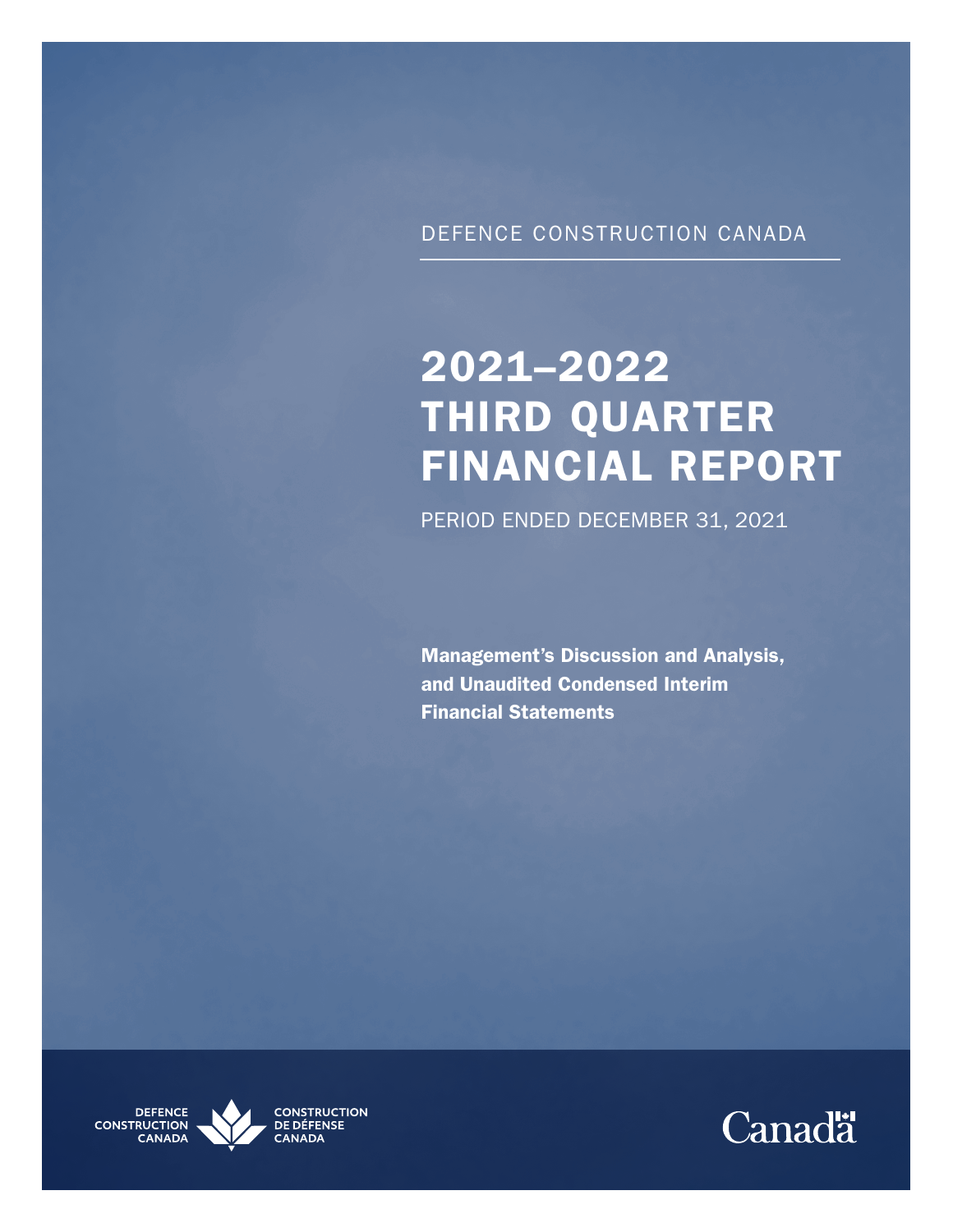# TABLE OF CONTENTS

| Management's Discussion and Analysis             |    |
|--------------------------------------------------|----|
| 1.0 Materiality                                  | 1  |
| 2.0 Corporate Profile                            | 1  |
| 3.0 Significant Event: COVID-19 Global Pandemic  | 2  |
| 4.0 Operational Performance Indicators           | 3  |
| 5.0 Risk Management                              | 4  |
| 6.0 Financial Performance                        | 4  |
| Unaudited Condensed Interim Financial Statements | 14 |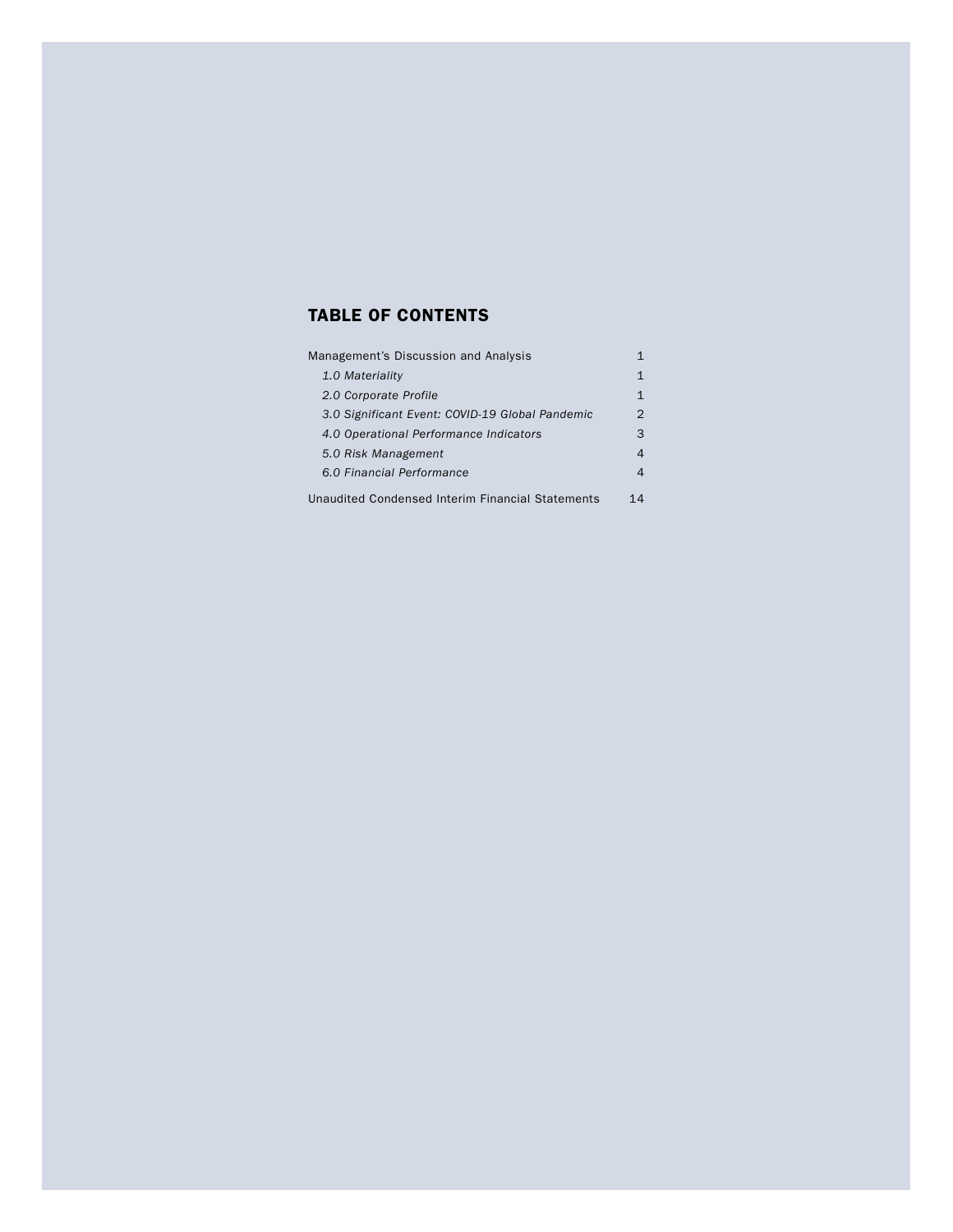# MANAGEMENT'S DISCUSSION AND ANALYSIS

*Unless otherwise stated, all amounts are in Canadian dollars.*

This management's discussion and analysis (MD&A) outlines the financial results and operational changes for the third quarter ended December 31, 2021, for Defence Construction (1951) Limited (the "Corporation" or "DCC"). This discussion should be read in conjunction with the unaudited condensed interim financial statements for the period ended December 31, 2021.

The Corporation prepared this quarterly report as per the requirements of the *Financial Administration Act*. This statute requires all federal Crown corporations to prepare and make public a report within 60 days of the end of each fiscal quarter. These statements were prepared in accordance with International Accounting Standard 34, Interim Financial Reporting, and the Treasury Board of Canada Standard on Quarterly Financial Reports for Crown Corporations and are reported in Canadian dollars. We also recommend that this information be read in conjunction with the Corporation's MD&A and annual financial statements for the year ended March 31, 2021 (the "*Annual Report 2020–2021*"). Financial results reported in the MD&A are rounded to the nearest thousand. Related percentages are based on numbers rounded to the nearest thousand. DCC management is responsible for the information presented in the MD&A and unaudited condensed interim financial statements.

In the following analysis, all references to the third quarter refer to the three months ended December 31, 2021. All references to the previous year's third quarter relate to the three months ended December 31, 2020. All references to the year-to-date period refer to the nine months ended December 31, 2021. All references to the previous year-to-date period refer to the nine months ended December 31, 2020. All references to the previous year end relate to March 31, 2021.

# 1.0 MATERIALITY

In assessing what information is to be provided in the MD&A, management applies the materiality principle. Management considers information to be "material" when it is probable that its omission or misstatement would influence decisions that users make based on the financial information.

# 2.0 CORPORATE PROFILE

Defence Construction (1951) Limited, operating as Defence Construction Canada (DCC), is a Crown corporation that provides innovative and cost-effective contracting, construction, contract management, infrastructure and environmental, and lifecycle support services for Canada's defence and security requirements. In its 70-year history, DCC has provided its services to a variety of Government of Canada departments and agencies across Canada and internationally.

It currently has two primary Client-Partners: the Infrastructure and Environment (IE) community at the Department of National Defence (DND), and the Communications Security Establishment (CSE). The Corporation also provides services to Shared Services Canada related to the expansion of the enterprise data centre at Canadian Forces Base Borden.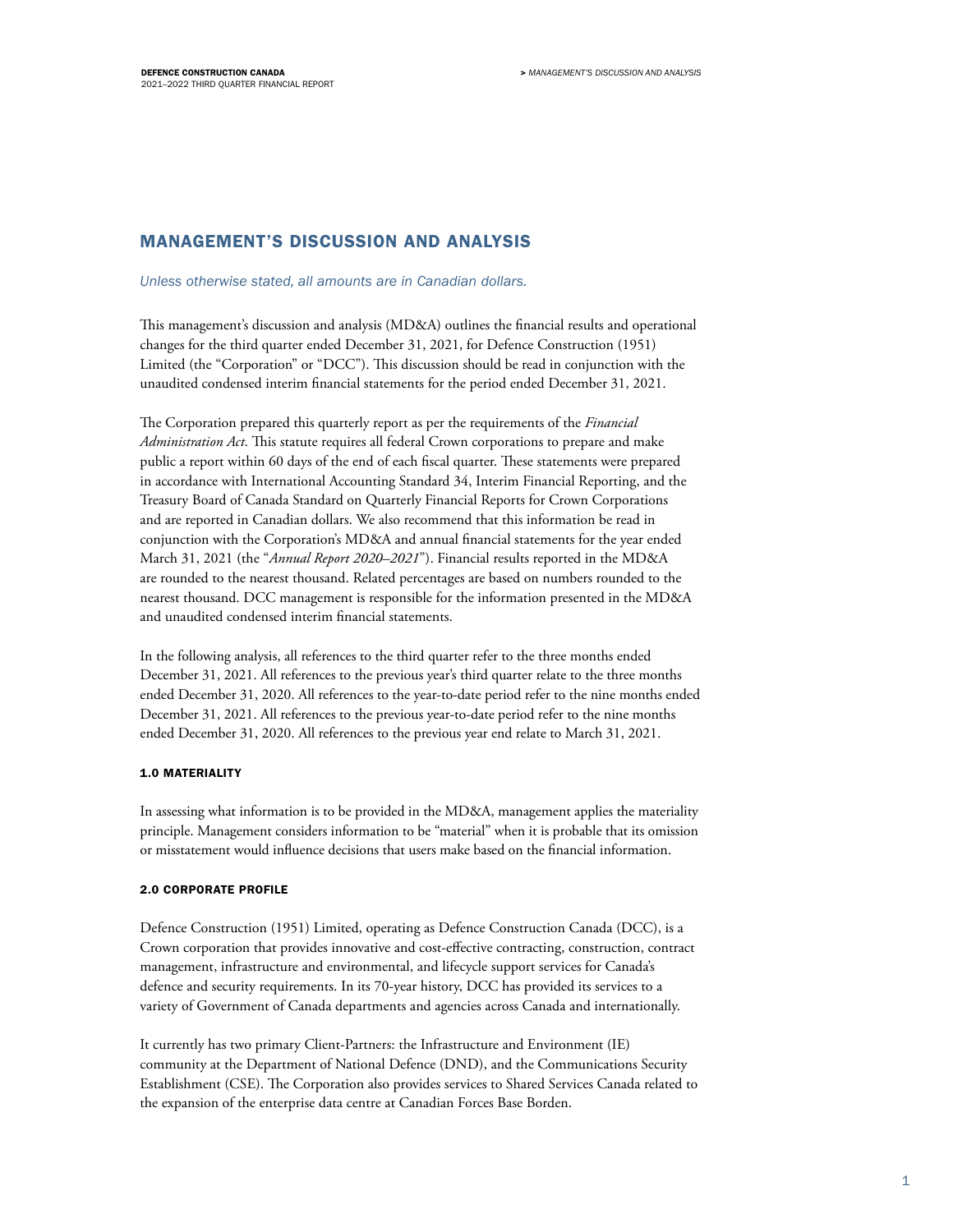From project needs planning to facility decommissioning, DCC's work covers a broad spectrum of activities. DCC's resources are divided among five service lines.

### *CONTRACT SERVICES*

The Contract Services Team oversees the procurement of goods and professional, construction and maintenance services to fulfill Canada's domestic and international defence infrastructure needs.

### *CONTRACT MANAGEMENT SERVICES*

The Contract Management Services Team supports the creation, renovation and maintenance of facilities for DND's IE program.

### *ENVIRONMENTAL SERVICES*

The Environmental Services Team helps DND meet environmental performance targets, comply with regulatory requirements, and manage due diligence and risk.

### *PROJECT AND PROGRAM MANAGEMENT SERVICES*

The Project and Program Management Services Team advises on matters such as infrastructure requirements, program planning, and schedule and document control.

### *REAL PROPERTY MANAGEMENT SERVICES*

The Real Property Management Services Team supports the efficient maintenance of DND's infrastructure by providing strategic and tactical support throughout the entire real property lifecycle.

# 3.0 SIGNIFICANT EVENT: COVID-19 GLOBAL PANDEMIC

On March 11, 2020, the World Health Organization characterized the COVID-19 outbreak as a global pandemic and recommended containment and mitigation measures. All levels of government have taken extraordinary measures to help contain and combat the outbreak.

Consistent with government recommendations, DCC introduced essential staffing of operations in its physical workspaces. Most employees have been able to work from home and critical employees have been able to safely continue visiting sites and fulfilling their obligations to the Client-Partners. The level of on-site staffing has varied across the country based on the public health measures in effect at DCC's various workplaces. DCC continues to follow the announcements of governments across the country regarding their re-opening plans as the fifth wave of the COVID-19 pandemic recedes and more Canadians are vaccinated. In line with Government of Canada requirements for its workforce and the federally regulated transportation sector, DCC implemented a mandatory COVID-19 vaccination requirement for its workforce and service providers. The Corporation has also been seeking updates from the Client-Partners on their local approaches to returning to the workplace and is formulating its plans accordingly.

Throughout the pandemic, the Corporation has been keeping business as close to usual as possible, aligning operations with local public health authorities' requirements. The number of new tenders the Corporation has issued and closed during the pandemic has remained steady.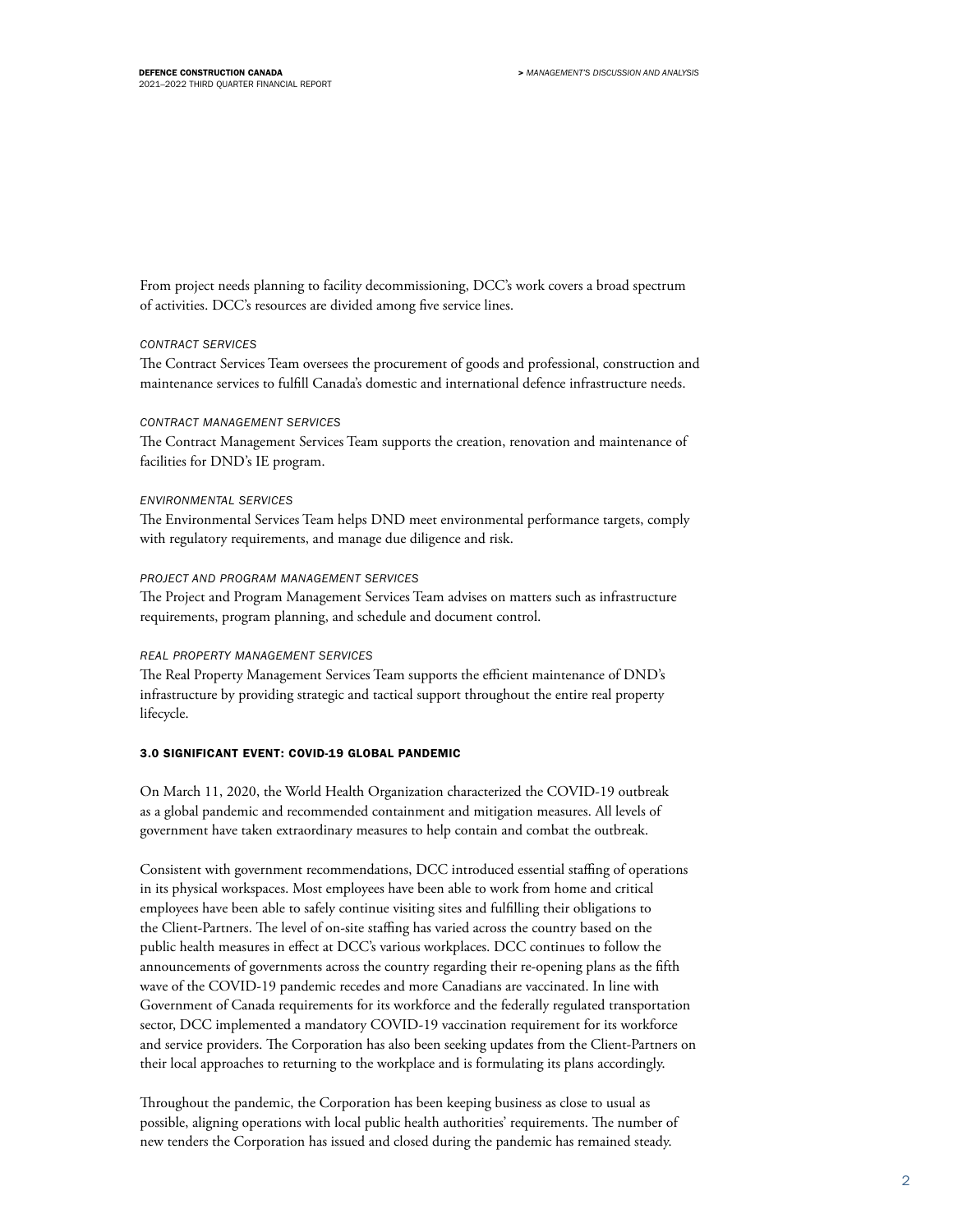The Corporation maintains close contact with DND and other Client-Partners to ensure essential projects continue. DCC has also been communicating regularly with industry associations to share information and solicit their collaboration in these unusual circumstances. At bases and wings across Canada, project teams are managing contracts through a combination of remote and critical on-site work, while taking all the necessary precautions.

While the Corporation is unable to predict the exact nature and scope of the impact of COVID-19 on its business and operations, it believes at the time of this filing that its cash reserves, its accounts receivable and the service level arrangements in place with its Client-Partners will provide sufficient liquidity to fund its operations.

### 4.0 OPERATIONAL PERFORMANCE INDICATORS

# 4.1 UTILIZATION RATE

The utilization rate indicates the hours spent directly on service delivery functions that are billable to the Client-Partners, as opposed to hours spent on corporate strategic initiatives and administrative functions that are considered overhead support, and on compensated leave. It is an important indicator for efficiency and effectiveness, and a key financial management tool. The Corporation sets a target to recover 70% of employee salaries through its monthly invoices to its Client-Partners.

For the year-to-date period, the utilization rate was 71%, a decrease of 4 percentage points from the previous year-to-date period, marking a return to a more sustainable pace for DCC's workforce. The utilization rate decreased primarily because employees took more training and vacation, due to the lifting of pandemic-related restrictions in some locations.

### 4.2 COST OF SERVICE

This indicator reflects how much of its IE program budget DND spends on DCC's services. Typically, DCC expects this cost to fall in the range of 9% to 15% of DND's IE program budget.

For the year-to-date period and the previous year-to-date period, the cost of service was 14%. The cost of service is typically higher than the targeted range earlier in the year, due to the timing of IE contract expenditures, and moves within range as the year progresses and contract expenditures are incurred.

# 4.3 PROFESSIONAL DEVELOPMENT TO SALARY COST RATIO

DCC's performance indicator for training and development is based on the total annual investment in professional development, defined as the combination of direct expenditures and the cost of staff time spent on training and development activities, expressed as a percentage of base salary cost. DCC has established an annual overall corporate target for spending on training and development of 4% of base salary costs.

#### Utilization Rate









-O-Target -O-Actual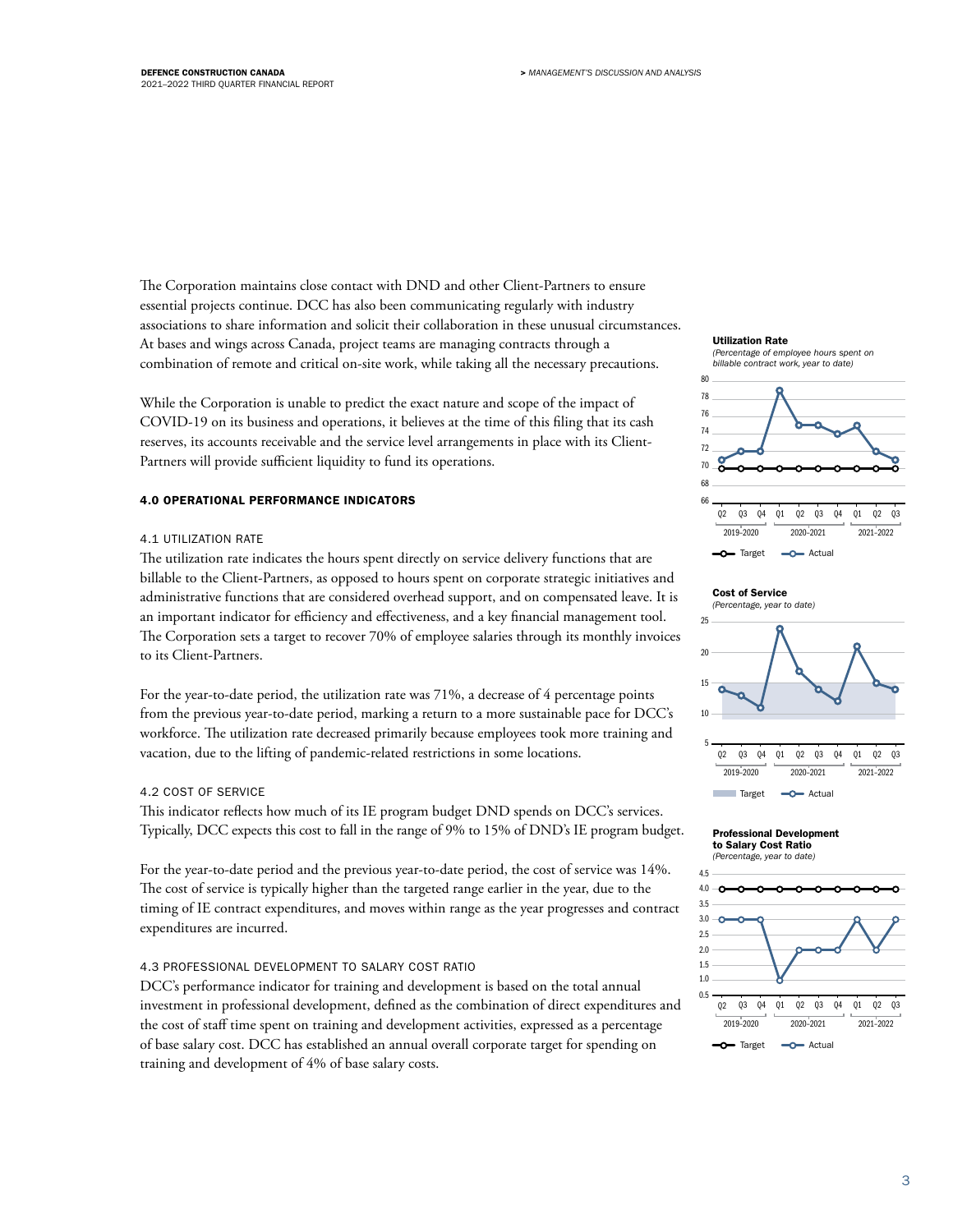For the year-to-date period, the professional development to salary cost ratio was 3%. This was a 1 percentage point increase from the previous year-to-date period ratio of 2%. The professional development to salary cost ratio increased during the period because training that had been deferred due to COVID-19 pandemic restrictions took place as they were lifted.

# 5.0 RISK MANAGEMENT

There have been no material changes to the corporate risks identified by management and discussed in section 5.0, Risk Management, of the MD&A in DCC's *Annual Report 2020–2021*.

# 6.0 FINANCIAL PERFORMANCE

# 6.1 REVENUE

# *SERVICES REVENUE*

Services revenue for all activities combined was \$36.4 million in the third quarter, an increase of \$6.7 million or approximately 22% from the previous year's third quarter. For the year-to-date period, services revenue was \$108.6 million, an increase of \$15.1 million or approximately 16% over the previous year-to-date period. The increases were due to an increase in demand for services from the Client-Partner combined with a planned billing rate increase for the year.

In general, services revenue correlates directly to DND's spending on IE projects. Services revenue increases when the number and dollar value of DND projects increase and decreases when the opposite occurs.

# *CONTRACT MANAGEMENT*

Revenue from Contract Management increased by 16% in the third quarter and 14% in the year-to-date period when compared to the same periods in the previous year. The higher revenue resulted from the increase in billing rates (which accounted for 4.5 percentage points of each increase) and increased demand from the Client-Partner (which accounted for 11.5 and 9.5 percentage points, respectively, of the increases).

# *PROJECT PLANNING*

Project Planning revenue increased by 24% in the third quarter and 13% in the year-to-date period when compared to the same periods in the prior year. The higher revenue was due to the increase in billing rates (which accounted for 4.5 percentage points of each rise) and increased demand from the Client-Partner (which accounted for 19.5 and 8.5 percentage points, respectively, of the increases).

# *REAL PROPERTY TECHNICAL SUPPORT*

Real Property Technical Support revenue increased by 30% in the third quarter and 26% in the year-to-date period when compared to the same periods in the prior year, due to the billing rate increase (which accounted for 4.5 percentage points of each rise) and increased demand for services related to facility and portfolio management (which accounted for 25.5 and 21.5 percentage points, respectively, of the increases).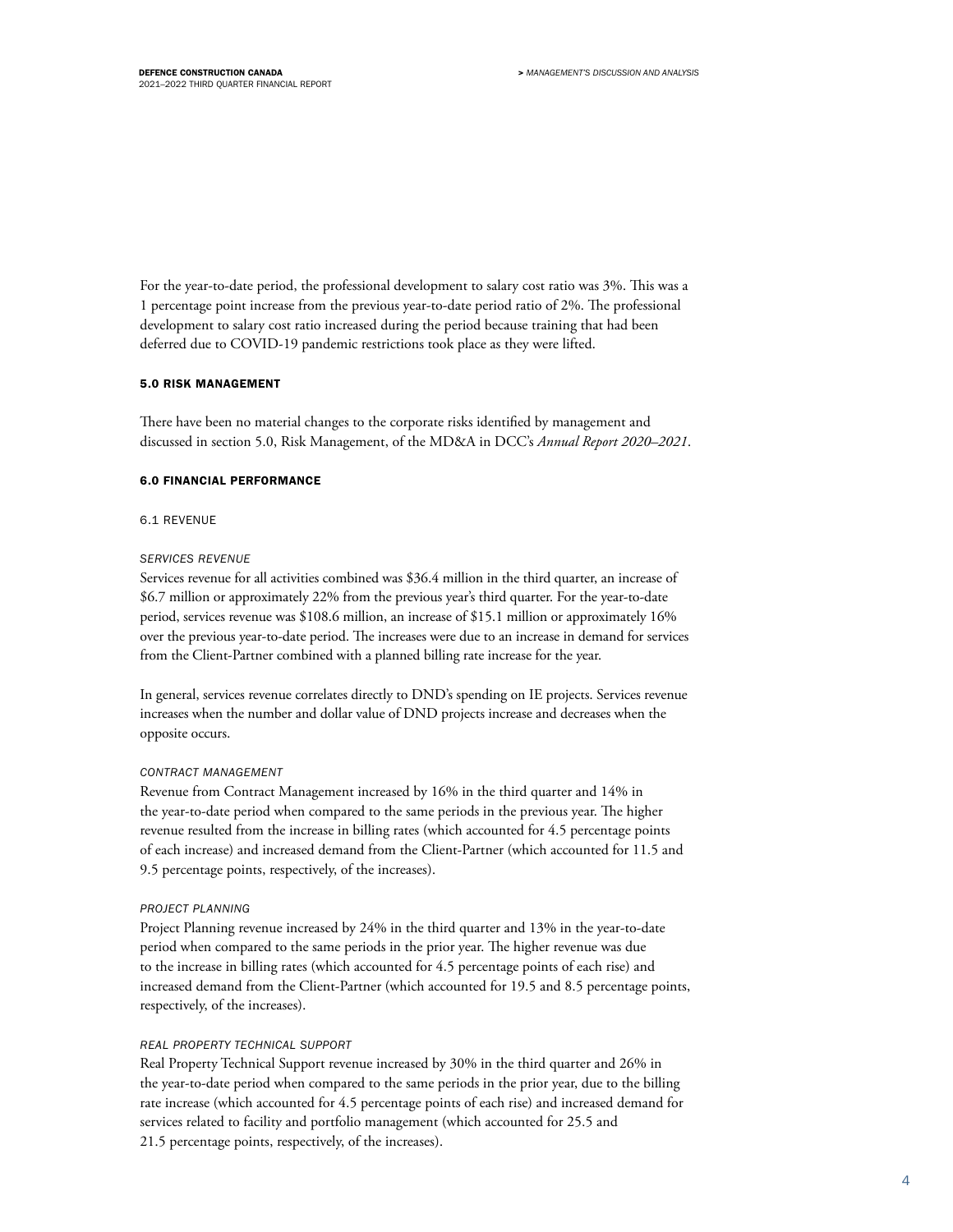# *PROCUREMENT*

Revenue from Procurement increased by 23% in the third quarter and 15% in the year-to-date period when compared to the same periods in the prior year, due to the billing rate increase (which accounted for 4.5 percentage points of each rise) and increased demand from the Client-Partner (which accounted for 18.5 and 10.5 percentage points, respectively, of the increases).

### *CONSTRUCTION TECHNICAL SUPPORT*

Revenue from Construction Technical Support increased by 23% in the third quarter and 16% in the year-to-date period when compared to the same periods in the prior year, due to the billing rate increase (which accounted for 4.5 percentage points of each increase) and an increase in demand for these services from DND (which accounted for 18.5 and 11.5 percentage points, respectively, of the increases).

### *ENVIRONMENTAL TECHNICAL SUPPORT*

Environmental Technical Support revenue increased by 46% in the third quarter and 30% in the year-to-date period when compared to the same periods in the prior year. The higher revenue was a result of the increase in billing rates (which accounted for 4.5 percentage points of each increase) and an increase in demand for these services (which accounted for 41.5 and 25.5 percentage points, respectively, of the increases).

|                                           | Three months ended<br>December 31 | Change       |       |    |     | Nine months ended<br>December 31 |         | Change |        |        |     |
|-------------------------------------------|-----------------------------------|--------------|-------|----|-----|----------------------------------|---------|--------|--------|--------|-----|
| (in thousands of dollars)                 | 2021                              | 2020         |       | \$ | %   |                                  | 2021    |        | 2020   | \$     | %   |
| <b>Contract Management</b>                | \$<br>14.639                      | \$<br>12.580 | 2.059 |    | 16% | \$                               | 43.642  | \$     | 38.224 | 5.418  | 14% |
| Project Planning                          | 9.815                             | 7.933        | 1,882 |    | 24% |                                  | 29.898  |        | 26.443 | 3.455  | 13% |
| <b>Real Property Technical</b><br>Support | 3.452                             | 2.649        | 803   |    | 30% |                                  | 10.466  |        | 8.289  | 2,177  | 26% |
| Procurement                               | 2,882                             | 2,339        | 543   |    | 23% |                                  | 8,805   |        | 7,639  | 1,166  | 15% |
| <b>Construction Technical</b><br>Support  | 3.061                             | 2.479        | 582   |    | 23% |                                  | 8.715   |        | 7.492  | 1,223  | 16% |
| Environmental Technical<br>Support        | 2.572                             | 1.765        | 807   |    | 46% |                                  | 7.030   |        | 5.396  | 1.634  | 30% |
| <b>Total revenue</b>                      | \$<br>36.421                      | \$<br>29.745 | 6.676 |    | 22% | .s                               | 108.556 | \$     | 93.483 | 15.073 | 16% |

#### *REVENUE, BY ACTIVITY*

# TRAVEL AND DISBURSEMENT REVENUE

Travel and disbursement revenue is the amount the Corporation recovers from DND for travel and expenses DCC incurs for work it does on DND's behalf. The amount varies, depending on the nature of the work the Corporation is performing for the Client-Partner. Travel and disbursement revenue totalled \$735,000 in the third quarter, an increase of \$284,000, or approximately 63%, compared to the previous year's third quarter. For the year-to-date period, this revenue totalled \$1.7 million, an increase of \$700,000 from the same period in the previous year. The increases were due to a reduction in COVID-19 travel restrictions.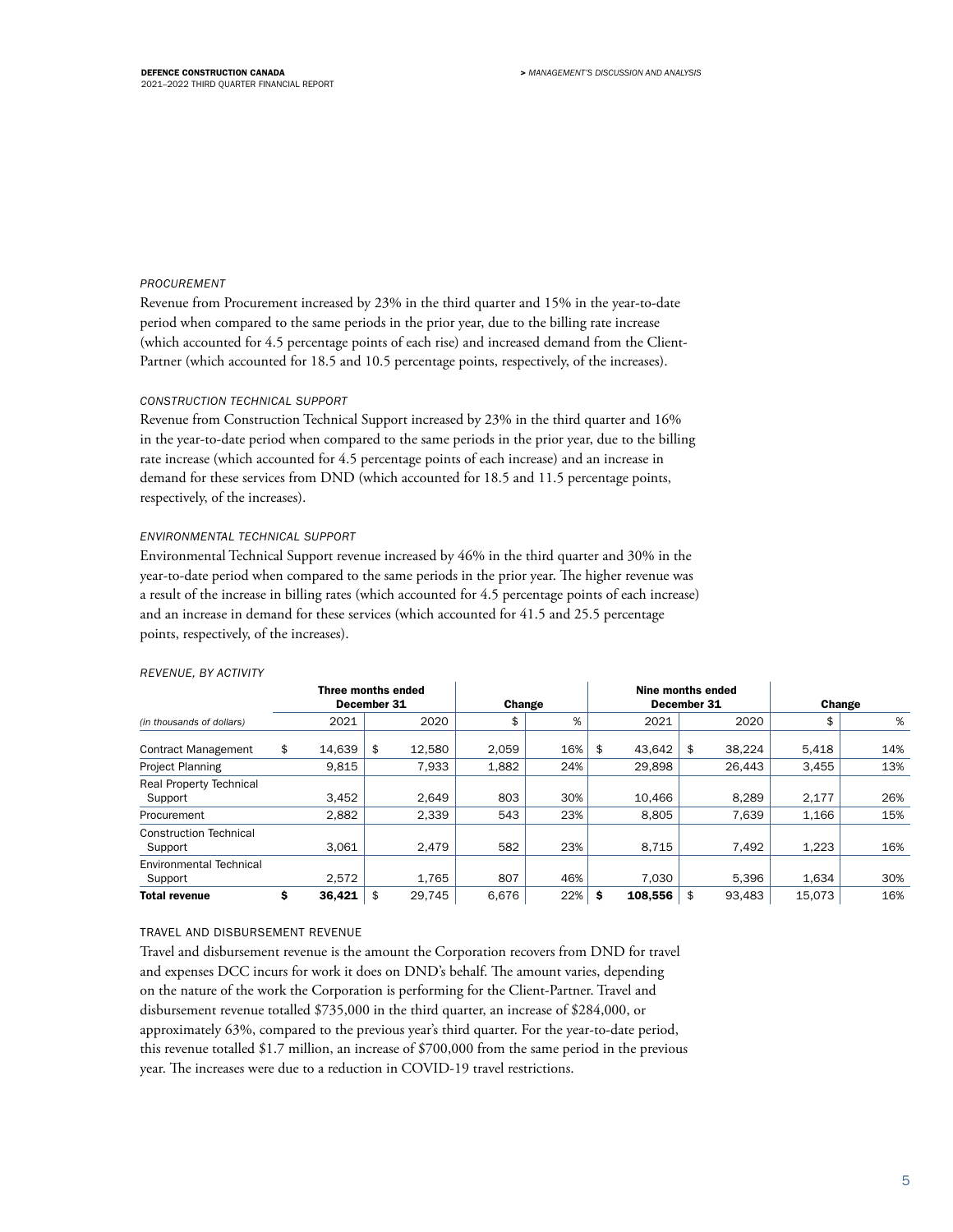|                                    |      | Three months ended<br>December 31 |         | Change           |       | Nine months ended<br>December 31 | Change |     |  |
|------------------------------------|------|-----------------------------------|---------|------------------|-------|----------------------------------|--------|-----|--|
| (in thousands of dollars)          | 2021 | 2020                              | ጥ<br>J. | $O_{\mathbb{A}}$ | 2021  | 2020                             |        | %   |  |
| Travel and disbursement<br>revenue | 735  | 451                               | 284     | 63%              | 1,682 | 982                              | 700    | 71% |  |

# INVESTMENT REVENUE

Investment revenue, which is generated from the Corporation's average cash balance in the bank and from investments, increased in the third quarter by \$60,000 or 95%, compared to the previous year's third quarter. The increase in investment revenue was mainly due to the acquisition of provincial bonds. For the year-to-date period, interest revenue decreased by \$278,000 or 45%, compared to the same period in the prior year. The decrease was mainly due to a gain on the sale of investments done to rebalance DCC's investment portfolio in the prior year.

|                           |      | Three months ended<br>December 31 |    | Change |      | Nine months ended<br>December 31 | Change |        |  |
|---------------------------|------|-----------------------------------|----|--------|------|----------------------------------|--------|--------|--|
| (in thousands of dollars) | 2021 | 2020                              |    | %      | 2021 | 2020                             |        | %      |  |
| Investment revenue        | 123  | 63                                | 60 | 95%    | 342  | 620                              | (278)  | $-45%$ |  |

# 6.2 EXPENSES

# *SALARIES AND EMPLOYEE BENEFITS*

Salaries totalled \$26.7 million in the third quarter, an increase of \$3.4 million or approximately 15% over the previous year's third quarter. For the year-to-date period, salaries totalled \$76.6 million, an increase of \$9.4 million or approximately 14% over the same period in the previous year. Salary rates increased by 4%, compared to the same period in the prior year, due to a cost-of-living increase of 1% and performance pay increases of 3%, on average. The number of full-time equivalents increased by approximately 13% or 127 full-time equivalents over the same period of the prior year, in response to Client-Partner demand for service.

In the third quarter, employee benefits totalled \$6.6 million, an increase of \$1.5 million or 30% from the same period in the prior year. For the year-to-date period, employee benefits totalled \$19.6 million, an increase of \$3.5 million or approximately 21% from the same period in the prior year. Both increases were due mainly to an increase in benefit costs from the prior year and growth of the Corporation's workforce.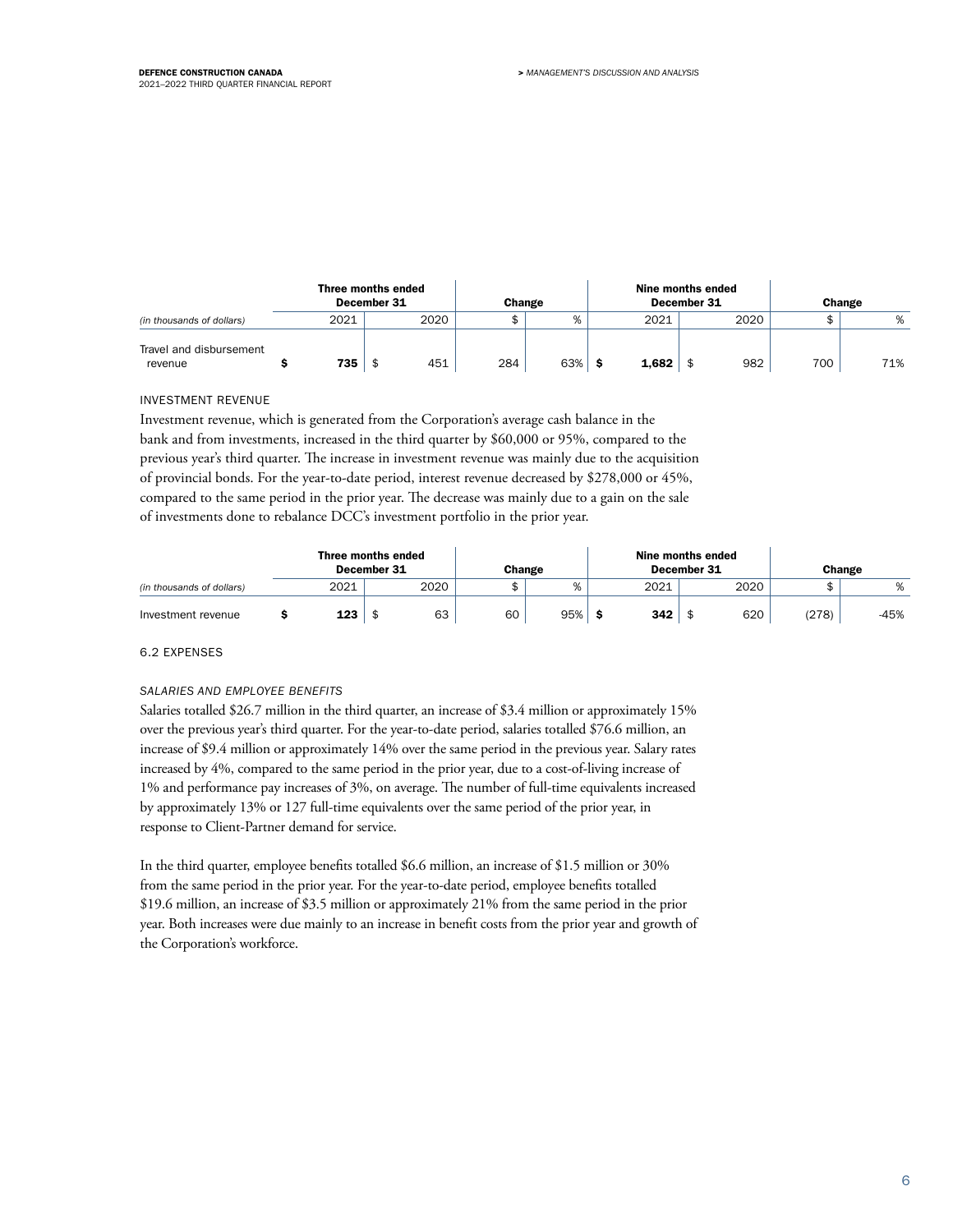|                                                  | Three months ended<br>December 31 |              | Change |     |     | Nine months ended<br>December 31 |    | <b>Change</b> |        |     |
|--------------------------------------------------|-----------------------------------|--------------|--------|-----|-----|----------------------------------|----|---------------|--------|-----|
| (in thousands of dollars)                        | 2021                              | 2020         | \$     | %   |     | 2021                             |    | 2020          |        | %   |
| <b>Salaries</b>                                  | \$<br>26.670                      | \$<br>23.259 | 3.411  | 15% | -\$ | 76.633                           | \$ | 67.235        | 9.398  | 14% |
| Employee benefits                                | 6.634                             | 5.108        | 1.526  | 30% |     | 19.595                           |    | 16.137        | 3.458  | 21% |
|                                                  | 33.304                            | 28.367       | 4.937  | 17% | -S  | 96.228                           | \$ | 83.372        | 12.856 | 15% |
| Employee benefits as a<br>percentage of salaries | 25%                               | 22%          |        |     |     | 26%                              |    | 24%           |        |     |

# *OPERATING AND ADMINISTRATIVE EXPENSES*

Operating and administrative expenses were \$2.6 million in the third quarter, an increase of \$469,000 or 22% over the third quarter of 2020–21. For the year-to-date period, operating and administrative expenses increased by \$165,000 or 2%. Material variances are shown in the following table.

|                                      |           | Three months ended<br>December 31 |      | Change |       | Nine months ended<br>December 31 |       |    |       | Change |        |                                                                                                                                                                                                                                                                                                      |  |  |
|--------------------------------------|-----------|-----------------------------------|------|--------|-------|----------------------------------|-------|----|-------|--------|--------|------------------------------------------------------------------------------------------------------------------------------------------------------------------------------------------------------------------------------------------------------------------------------------------------------|--|--|
| (in thousands of dollars)            | 2021      |                                   | 2020 | \$     | %     |                                  | 2021  |    | 2020  | \$     | %      | Variance analysis                                                                                                                                                                                                                                                                                    |  |  |
| Cloud computing<br>services          | \$<br>477 | \$                                | 441  | 36     | 8%    | \$                               | 1,394 | \$ | 1,258 | 136    | 11%    | The increases were due to<br>higher monthly managed<br>cloud service costs, due to an<br>increased scope of services.                                                                                                                                                                                |  |  |
| Professional<br>services             | 468       |                                   | 266  | 202    | 76%   |                                  | 1,059 |    | 1.088 | (29)   | $-3%$  | The increase in the third<br>quarter was due to one-<br>time professional services<br>contracts signed in the current<br>period. The decrease in the<br>vear-to-date period occurred<br>because the e-procurement<br>project and the cyber incident<br>review were completed in the<br>prior period. |  |  |
| Software<br>maintenance              | 303       |                                   | 322  | (19)   | $-6%$ |                                  | 958   |    | 960   | (2)    |        | The decrease in the third<br>quarter was due to higher<br>maintenance costs for DCC's<br>document management<br>system in the prior period<br>and lower costs in the current<br>period for various software<br>packages. The variance for the<br>year-to-date period was not<br>significant.         |  |  |
| Equipment rental                     | 298       |                                   | 231  | 67     | 29%   |                                  | 807   |    | 692   | 115    | 17%    | The increases were due to an<br>increase in equipment rentals,<br>stemming from the increase<br>in the number of employees,<br>compared to the prior period.                                                                                                                                         |  |  |
| Leased location<br>operating costs   | 251       |                                   | 265  | (14)   | $-5%$ |                                  | 675   |    | 786   | (111)  | $-14%$ | The decreases were due to<br>lower rental operating costs<br>and parking costs.                                                                                                                                                                                                                      |  |  |
| Employee training<br>and development | 221       |                                   | 157  | 64     | 41%   |                                  | 424   |    | 401   | 23     | 6%     | The increases occurred<br>because employees took<br>training that had been<br>deferred due to COVID-19<br>pandemic restrictions.                                                                                                                                                                     |  |  |
| Telephone and data<br>communications | 200       |                                   | 210  | (10)   | $-5%$ |                                  | 589   |    | 636   | (47)   | -7%    | The decreases were due<br>to a reduction in data and<br>teleconferencing systems<br>usage, due to the ongoing<br>COVID-19 pandemic<br>restrictions for workplaces.                                                                                                                                   |  |  |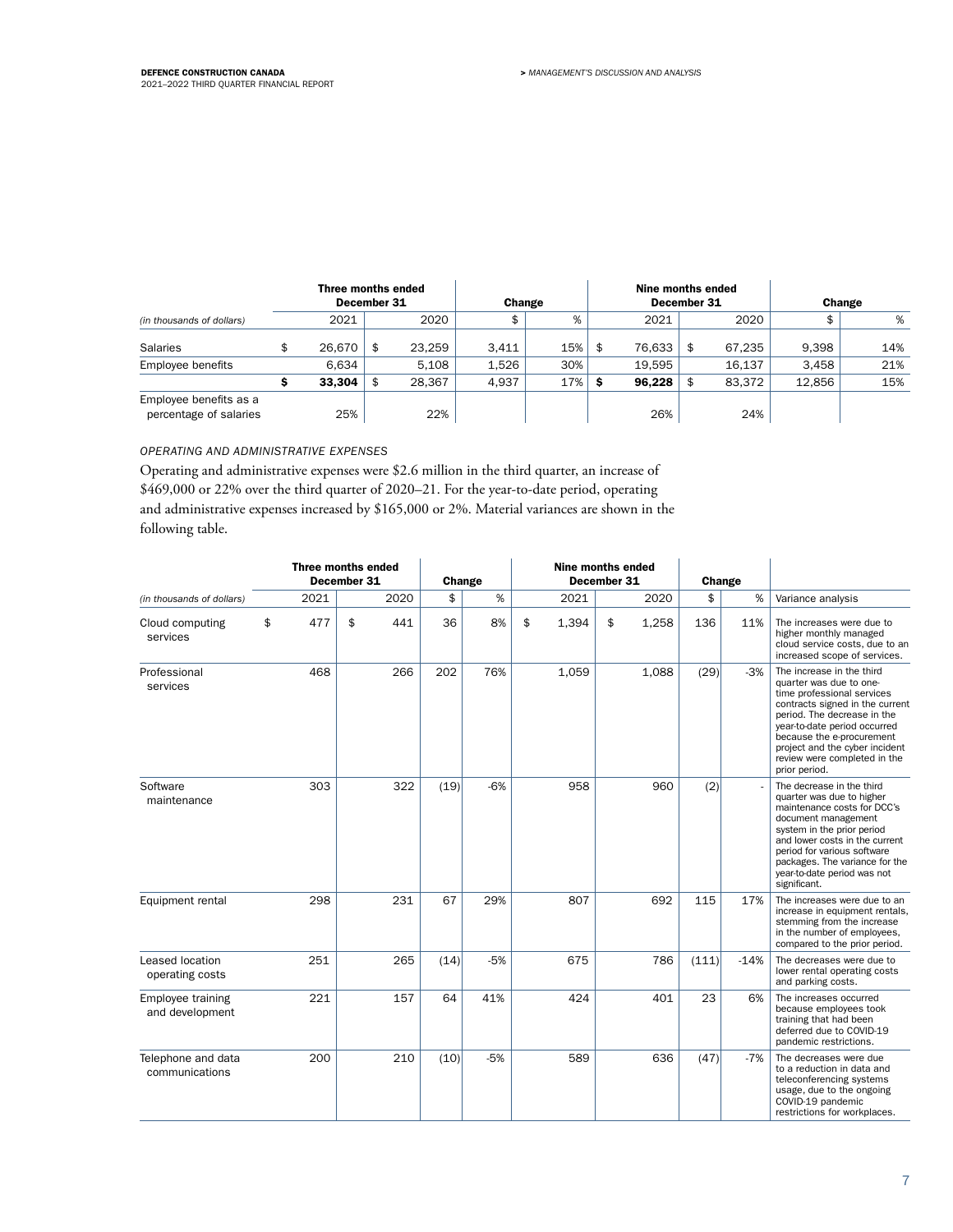# *OPERATING AND ADMINISTRATIVE EXPENSES (continued)*

|                                               | Three months ended<br>December 31 |      | Change         | Nine months ended<br>December 31 | Change |                |       |        |                                                                                                                                                                                                                                                                                                                                                                                               |
|-----------------------------------------------|-----------------------------------|------|----------------|----------------------------------|--------|----------------|-------|--------|-----------------------------------------------------------------------------------------------------------------------------------------------------------------------------------------------------------------------------------------------------------------------------------------------------------------------------------------------------------------------------------------------|
| (in thousands of dollars)                     | 2021                              | 2020 | \$             | %                                | 2021   | 2020           | \$    | %      | Variance analysis                                                                                                                                                                                                                                                                                                                                                                             |
| Office services,<br>supplies and<br>equipment | 148                               | 89   | 59             | 66%                              | 304    | 335            | (31)  | $-9%$  | The decrease in the year-<br>to-date period was due to<br>a reduction in personal<br>protective equipment<br>purchases related to<br>COVID-19, due to eased<br>restrictions and the fact that<br>many employees were working<br>from home. The increase in<br>the third quarter was due<br>to the deployment of rapid<br>tests for employees working<br>on sites.                             |
| Furniture and<br>equipment                    | 67                                | 39   | 28             | 72%                              | 158    | 343            | (185) | $-54%$ | The decrease in the year-to-<br>date period occurred because<br>the pandemic allowance<br>provided to help employees<br>transition to working from<br>home in the prior year was<br>a one-time expense. The<br>increase in the third quarter<br>was due to the purchase of<br>furnishings for regional offices<br>to help employees return to<br>the office after restrictions<br>are lifted. |
| Client services and<br>communications         | 61                                | 73   | (12)           | $-16%$                           | 281    | 197            | 84    | 43%    | The increase in the year-<br>to-date period was due<br>to a higher number of<br>communications initiatives<br>completed in the first<br>quarter. The decrease in<br>the third quarter occurred<br>because the costs of new<br>DCC brand/website planning<br>and development in the<br>prior period were one-time<br>expenses.                                                                 |
| Computer software                             | 40                                | 19   | 21             | 111%                             | 98     | 56             | 42    | 75%    | The increases were due to<br>the purchase of additional<br>software licences related<br>to the increase in full-time<br>equivalents.                                                                                                                                                                                                                                                          |
| Staff relocation                              | 22                                | 20   | $\overline{2}$ | 10%                              | 109    | 44             | 65    | 148%   | The increases were due<br>to increased business<br>requirements to relocate<br>current and new staff.                                                                                                                                                                                                                                                                                         |
| Computer hardware                             | 19                                |      | 19             |                                  | 26     | $\overline{7}$ | 19    | 271%   | The increases were due to<br>the purchase of additional<br>hardware related to the<br>increase in full-time<br>equivalents.                                                                                                                                                                                                                                                                   |
| Memberships and<br>subscriptions              | 18                                | 15   | 3              | 20%                              | 71     | 48             | 23    | 48%    | The increases were due to<br>a higher volume of annual<br>subscriptions.                                                                                                                                                                                                                                                                                                                      |
| Travel                                        | 13                                | 11   | $\overline{2}$ | 18%                              | 19     | 16             | 3     | 19%    | The increases were due to<br>reduced COVID-19 travel<br>restrictions.                                                                                                                                                                                                                                                                                                                         |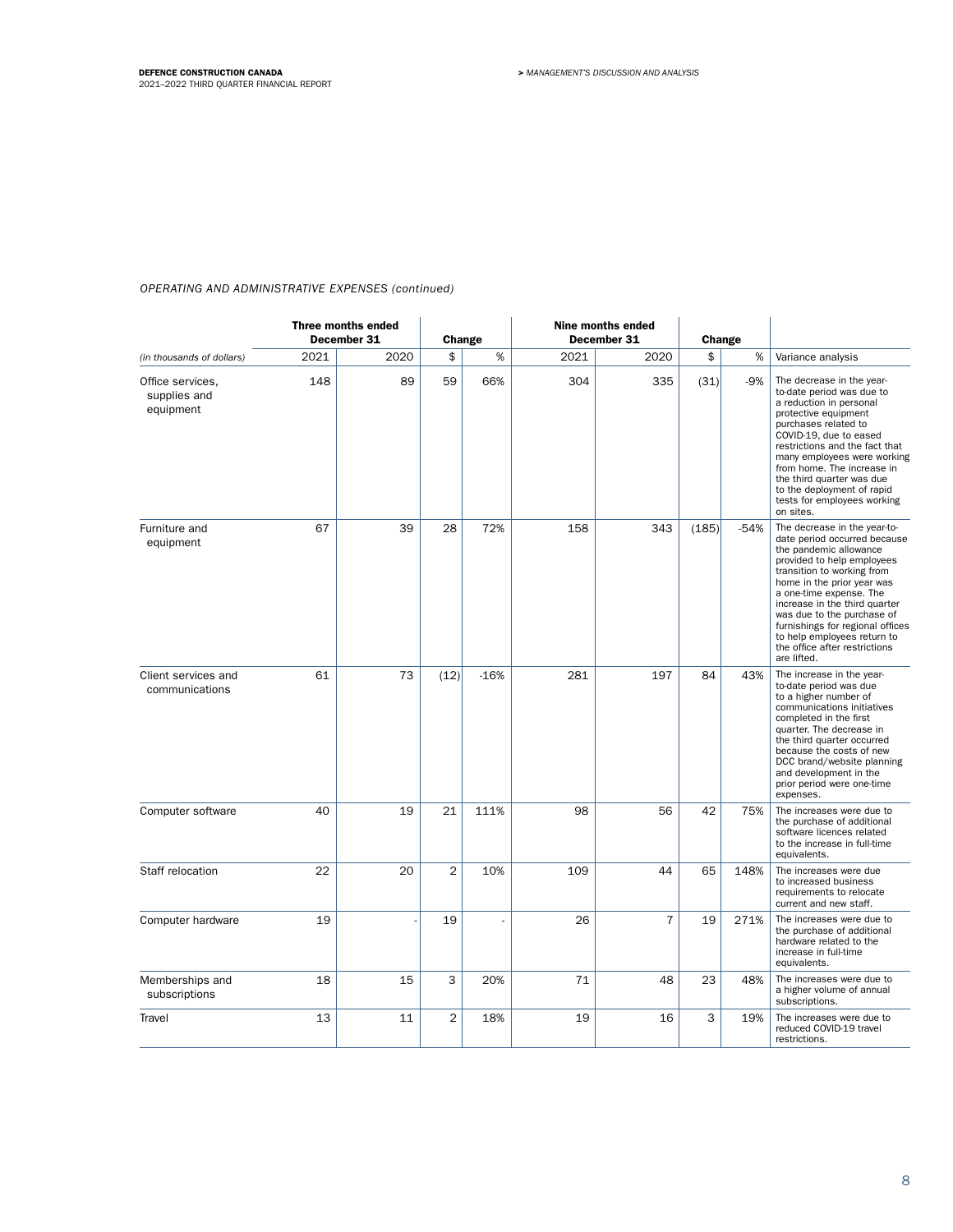### *OPERATING AND ADMINISTRATIVE EXPENSES (continued)*

|                           |     |                | Three months ended<br>December 31 | Change         |      | Nine months ended<br>December 31 | Change      |     |        |                                                                                                                                                                                                                    |
|---------------------------|-----|----------------|-----------------------------------|----------------|------|----------------------------------|-------------|-----|--------|--------------------------------------------------------------------------------------------------------------------------------------------------------------------------------------------------------------------|
| (in thousands of dollars) |     | 2021           | 2020                              | \$             | %    | 2021                             | 2020        | \$  | %      | Variance analysis                                                                                                                                                                                                  |
| Hospitality               |     | 12             | 5                                 | $\overline{7}$ | 140% | 23                               | 27          | (4) | $-15%$ | The decrease in the year-<br>to-date period was due to a<br>decrease in the number of<br>internal physical meetings.<br>The increase in the third<br>quarter was due to a virtual<br>event held for all employees. |
| Recruiting                |     | 11             | 3                                 | 8              | 267% | 61                               | 8           | 53  | 663%   | The increases were due to<br>higher demand for external<br>recruiting services.                                                                                                                                    |
| Other                     |     | $\overline{7}$ | $\overline{2}$                    | 5              | 250% | 14                               | 15          | (1) | $-7%$  | The variance for the year-<br>to-date period was not<br>significant. The increase in<br>the third quarter was due to<br>higher interest costs.                                                                     |
| Postage and freight       |     | 6              | 5                                 | $\mathbf{1}$   | 20%  | 20                               | 15          | 5   | 33%    | The increases were related<br>to shipping new employee<br>welcome kits to multiple<br>sites.                                                                                                                       |
| Leasehold<br>improvements |     |                |                                   |                |      | 7                                |             | 7   | -      | The increase in the year-<br>to-date period was due to<br>leasehold improvements<br>at a regional office.                                                                                                          |
| <b>Total</b>              | \$. | 2,642          | \$<br>2,173                       | 469            | 22%  | Ŝ<br>7,097                       | \$<br>6,932 | 165 | 2%     |                                                                                                                                                                                                                    |

### *TRAVEL AND DISBURSEMENT EXPENSES*

Travel and disbursement expenses are incurred by the Corporation for work it performs on DND's behalf. DCC recovers these expenses by billing the Client-Partner at no markup. Travel and disbursement expenses totalled \$735,000 in the third quarter, an increase of \$283,000, or approximately 63%, over the previous year's third quarter. For the year-to-date period, these expenses totalled \$1.7 million, an increase of \$700,000 from the previous year. The increases in these expenses were due to the easing of COVID-19 travel restrictions.

|                                     |      | Three months ended<br>December 31 |     | Change        |       | Nine months ended<br>December 31 | Change |     |  |
|-------------------------------------|------|-----------------------------------|-----|---------------|-------|----------------------------------|--------|-----|--|
| (in thousands of dollars)           | 2021 | 2020                              |     | $O_{\Lambda}$ | 2021  | 2020                             |        | %   |  |
| Travel and disbursement<br>expenses | 735  | 452                               | 283 | 63%           | 1,682 | 982                              | 700    | 71% |  |

# *DEPRECIATION AND AMORTIZATION*

Depreciation and amortization increased by 13% or \$53,000 in the third quarter and decreased by 3% or \$48,000 in the year-to-date period, compared to the same periods in the previous year. The increase in the third quarter was due to the depreciation of new furniture and leasehold improvement costs related to the Head Office renovations. The decrease in the year-to-date period was mostly due to the non-renewal of a co-location lease in the previous year's first quarter.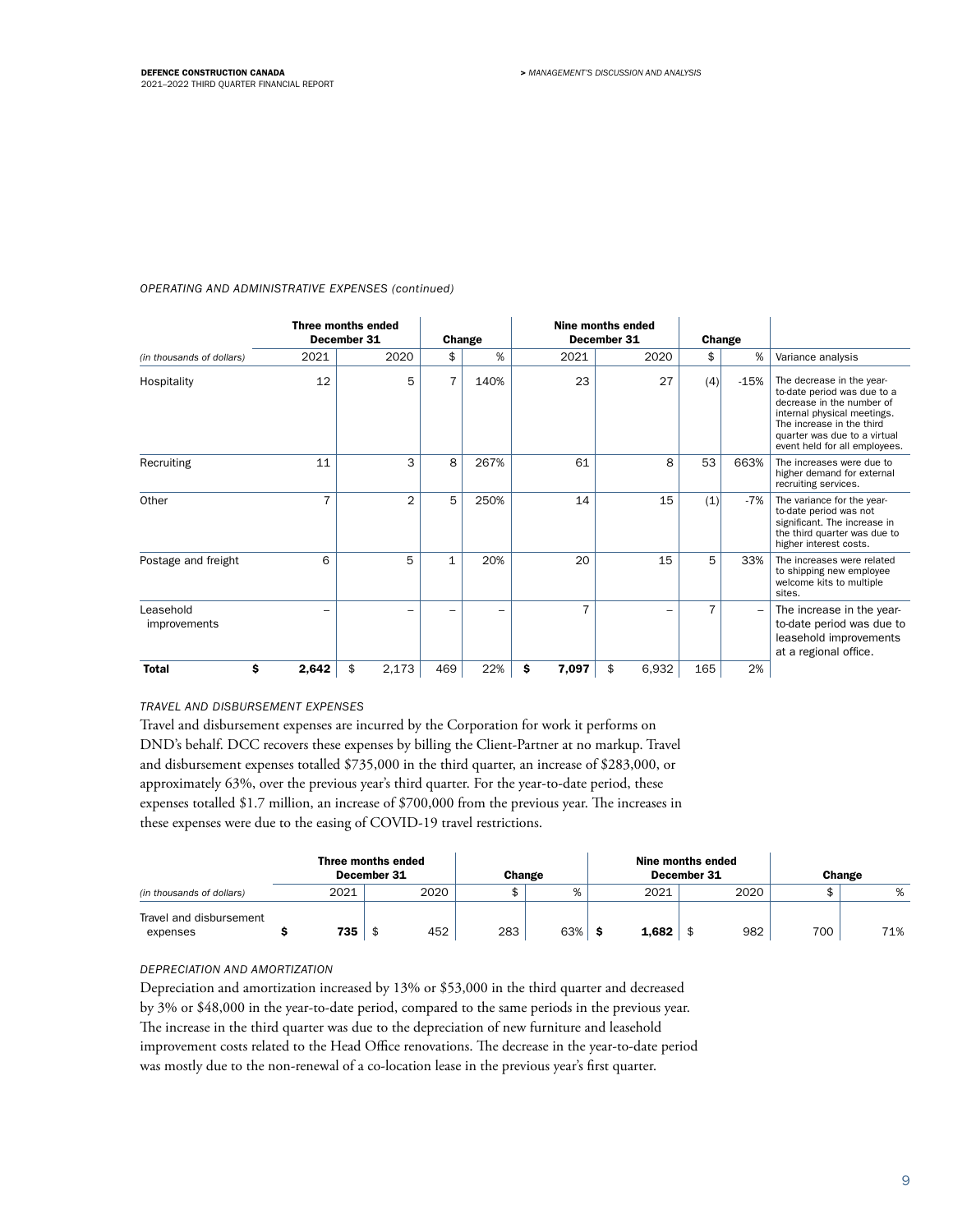|                                                  |      | Three months ended<br>December 31 | Change |        | Nine months ended<br>December 31 | Change      |       |         |
|--------------------------------------------------|------|-----------------------------------|--------|--------|----------------------------------|-------------|-------|---------|
| (in thousands of dollars)                        | 2021 | 2020                              | \$     | %      | 2021                             | 2020        |       | %       |
| Depreciation of<br>right-of-use assets           | 335  | 339<br>\$                         | (4)    | $-1\%$ | 1.015                            | 1,136<br>\$ | (121) | $-11\%$ |
| Depreciation of property,<br>plant and equipment | 123  | 62                                | 61     | 98%    | 301                              | 188         | 113   | 60%     |
| Amortization of<br>intangible assets             | 5    | 9                                 | (4)    | $-44%$ | 9                                | 49          | (40)  | $-82\%$ |
| <b>Total</b>                                     | 463  | 410                               | 53     | 13%    | 1,325                            | 1,373       | (48)  | $-3%$   |

# 6.3 NET INCOME AND TOTAL COMPREHENSIVE INCOME

The net income and total comprehensive income in the current quarter was \$80,000, compared to a net loss and total comprehensive loss of \$1.2 million in the previous year's third quarter. For the year-to-date period, the Corporation realized a net income of \$4.1 million, compared to a net income of \$2.3 million in the previous year. The higher net income in both periods was driven by higher demand for DCC's services, as well as a planned billing rate increase. These were partially countered by lower interest income resulting from a one-time gain on disposal of investments in the prior year-to-date period.

|                                                               | Three months ended | December 31 |         |       | Change |              | Nine months ended<br>December 31 | Change |     |
|---------------------------------------------------------------|--------------------|-------------|---------|-------|--------|--------------|----------------------------------|--------|-----|
| (in thousands of dollars)                                     | 2021               |             | 2020    |       | %      | 2021         | 2020                             |        | %   |
| Net income (loss) and<br>total comprehensive<br>income (loss) | 80                 | -\$         | (1,206) | 1,286 | $\ast$ | 4,076<br>. s | 2,305                            | 1,771  | 77% |

\* The change was not meaningful.

# 6.4 LIQUIDITY AND CAPITAL RESOURCES

# *FINANCIAL AND CASH MANAGEMENT*

DCC's financial and cash management policy is discussed in the *Annual Report 2020–2021*.

# *CASH AND CASH EQUIVALENTS AND INVESTMENTS*

Cash and cash equivalents and investments totalled \$57.0 million at December 31, 2021, an increase of \$11.1 million from March 31, 2021.

The cash and cash equivalents balance at December 31, 2021, was \$42.7 million, an increase of \$7.1 million or 20% from March 31, 2021. In the nine-month period after March 31, 2021, the Corporation generated \$12.5 million in cash through operating activities, spent \$4.4 million on investment activities and paid \$1.0 million for lease obligations.

Investments (both current and long term) at December 31, 2021, totalled \$14.3 million, an increase of \$4.0 million or 39% from the 2020–21 year end. The increase was due to the acquisition of provincial bonds and guaranteed investment certificates in the second quarter.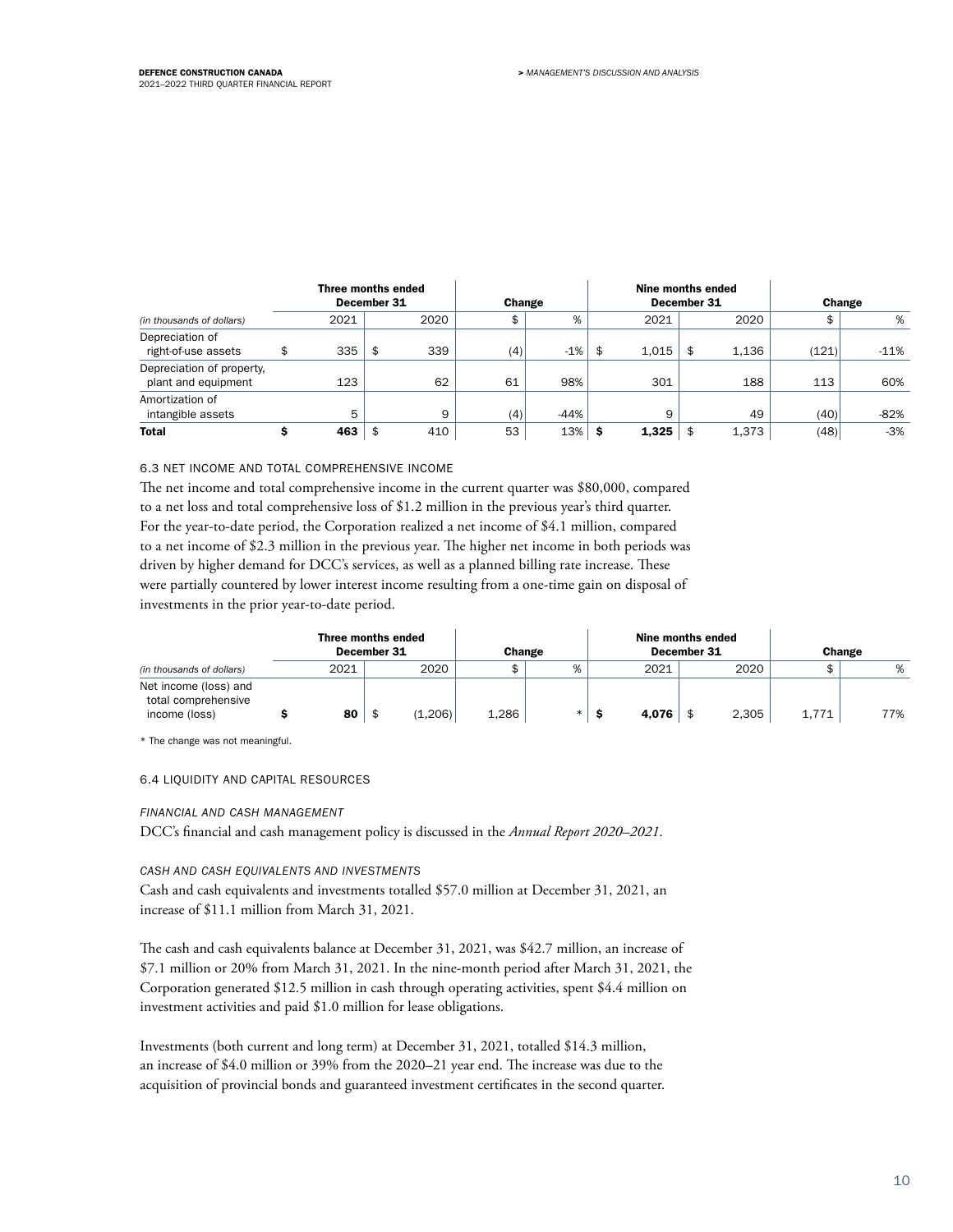Investments consist of non-derivative financial assets with fixed or determinable payments and fixed maturity. The Corporation currently invests in listed bonds, guaranteed investment certificates and mutual funds, which are recorded at cost and amortized using the effective interest method. The investments held are consistent with the policy approved by the Board of Directors. It is the Corporation's intention to hold the investments to maturity.

# *TRADE RECEIVABLES*

Trade receivables are due from the Corporation's Client-Partners, mainly DND. At December 31, 2021, trade receivables were \$17.1 million, which represented an increase of \$1.9 million or 12% from March 31, 2021. The increase was due to increased revenue from DND, offset by a reduction in the time needed to collect those receivables. All of the trade receivables were assessed to be fully collectible.

# *CURRENT LIABILITIES*

Current liabilities were \$29.3 million at December 31, 2021, an increase of \$8.0 million or 38% from March 31, 2021. The increase in current liabilities was primarily due to the increase in deferred revenue and timing of payments from suppliers.

# *LIQUIDITY AND CAPITAL RESOURCES*

|                                              | As at                |                   | Change |     |  |  |
|----------------------------------------------|----------------------|-------------------|--------|-----|--|--|
| (in thousands of dollars)                    | December 31,<br>2021 | March 31,<br>2021 | \$     | %   |  |  |
|                                              |                      |                   |        |     |  |  |
| Cash and cash equivalents                    | \$<br>42,705         | \$<br>35,632      | 7,073  | 20% |  |  |
| Investments                                  | 14,298               | 10,304            | 3.994  | 39% |  |  |
| Cash and cash equivalents<br>and Investments | \$<br>57,003         | \$<br>45,936      | 11,067 | 24% |  |  |
| <b>Trade receivables</b>                     | \$<br>17,050         | \$<br>15.156      | 1,894  | 12% |  |  |
| <b>Current liabilities</b>                   | \$<br>29.294         | \$<br>21,352      | 8,008  | 38% |  |  |

# 6.5 EMPLOYEE BENEFITS

The Corporation records a liability for the estimated cost of sick leave and retirement allowance for active employees, and health and dental care and life insurance benefits for retirees. This estimate is actuarially determined. The accrual for employee benefits at December 31, 2021, was \$39.3 million, an increase of \$2.2 million or 6% from March 31, 2021. Overall, the liability increased because current service costs and interest charges were higher than the benefit payments. Current service costs and interest charges for the period were \$2.5 million and benefits paid were \$291,000.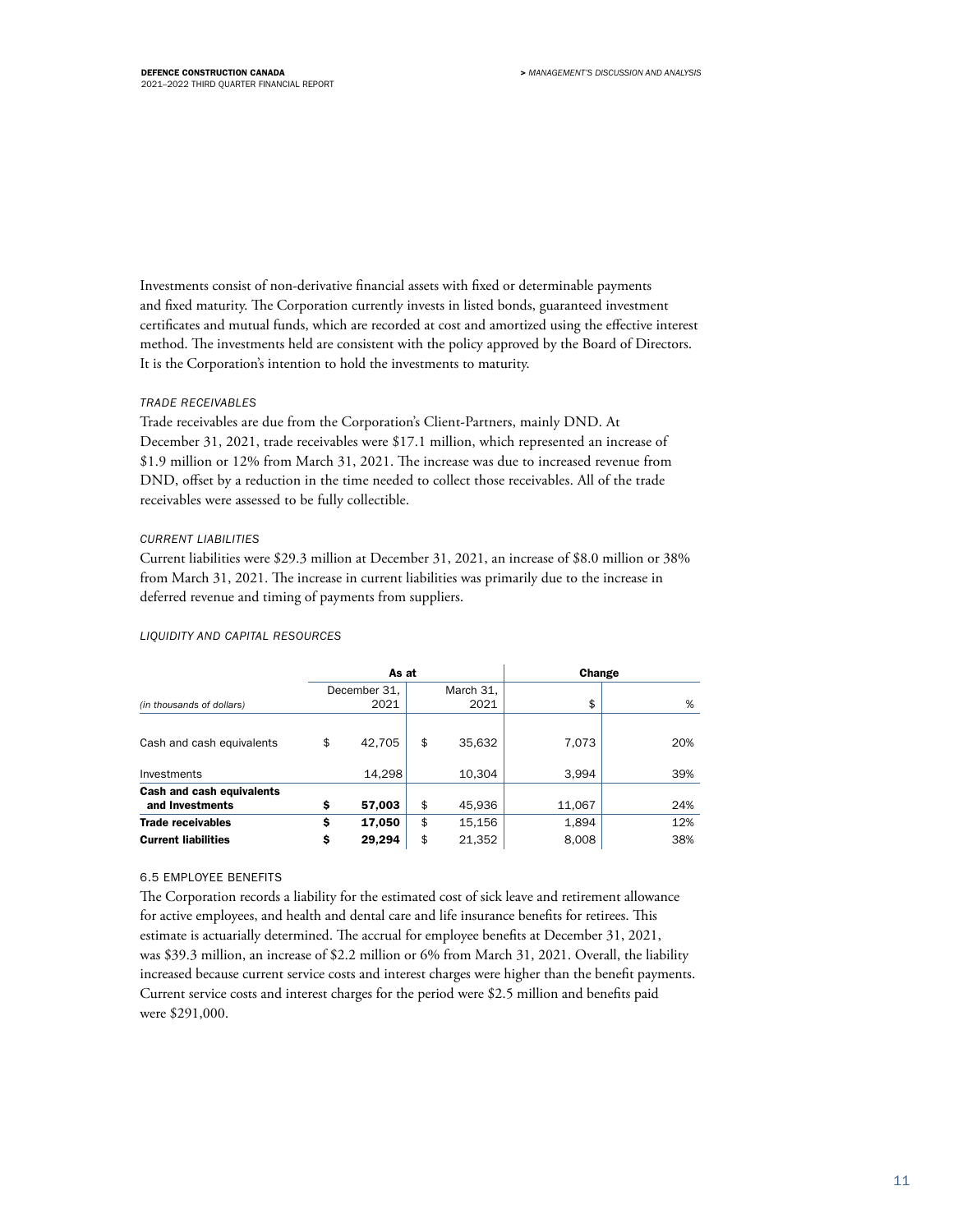|                                | As at                |                   | Change |    |  |
|--------------------------------|----------------------|-------------------|--------|----|--|
| (in thousands of dollars)      | December 31,<br>2021 | March 31,<br>2021 | \$     | %  |  |
| Current portion                | 3.731                | \$<br>3,667       | 64     | 2% |  |
| Long-term portion              | 35.589               | 33.430            | 2.159  | 6% |  |
| <b>Total employee benefits</b> | 39,320               | \$<br>37.097      | 2,223  | 6% |  |

# 6.6 CAPITAL EXPENDITURES

The capital expenditures in the three months and the nine months ended December 31, 2021, are shown in the following table.

| Three months ended<br>December 31    |   |      |           | Change                   |         | Nine months ended<br>December 31 |           | Change                          |       |  |
|--------------------------------------|---|------|-----------|--------------------------|---------|----------------------------------|-----------|---------------------------------|-------|--|
| (in thousands of dollars)            |   | 2021 | 2020      | Φ                        | %       | 2021                             | 2020      |                                 | %     |  |
| Computer equipment                   |   | -    | \$        | -                        | -       | 124                              |           | 124<br>-                        |       |  |
| Furniture and equipment              |   | -    | 12        | (12)                     | $-100%$ | 104                              | 11        | 93                              | 845%  |  |
| Leasehold improvements               |   |      | 42        | (42)                     | $-100%$ | 151                              | 156       | (5)                             | $-3%$ |  |
| Intangible assets                    |   | 33   | -         | 33                       |         | 33                               |           | 33<br>-                         |       |  |
| Right-of-use assets                  |   | -    | -         | $\overline{\phantom{0}}$ | -       | 456                              |           | 456<br>$\overline{\phantom{0}}$ |       |  |
| <b>Total capital</b><br>expenditures | s | 33   | 54<br>-\$ | (21)                     | 39%     | 868<br>S                         | 167<br>\$ | 701                             | 420%  |  |

# 6.7 ACTUAL PERFORMANCE VERSUS PLAN

The following table compares the Corporation's actual performance for the year-to-date period with the projections in the Corporate Plan (the Plan). The Corporation's actual performance compared to the Plan was better than anticipated. The Plan was developed prior to the federal budget tabled in 2021.

Services revenue was 8% higher than projected in the Plan. The increase was due to higher-thananticipated demand for services from DND.

Travel and disbursement revenue and expenses were 26% higher than projected in the Plan, due to the reduction of COVID-19 travel restrictions.

Investment revenue was 35% lower than anticipated in the Plan, due to lower-than-expected interest rates on new investments.

Salaries and employee benefits were 10% higher than projected in the Plan, due to higher-thanexpected demand from the Client-Partner, which resulted in 7% more full-time equivalents than planned.

Operating and administrative costs were 31% lower than projected. The decrease was due mainly to the timing of professional services and information technology (IT) expenditures, and COVID-19's impact on travel and training.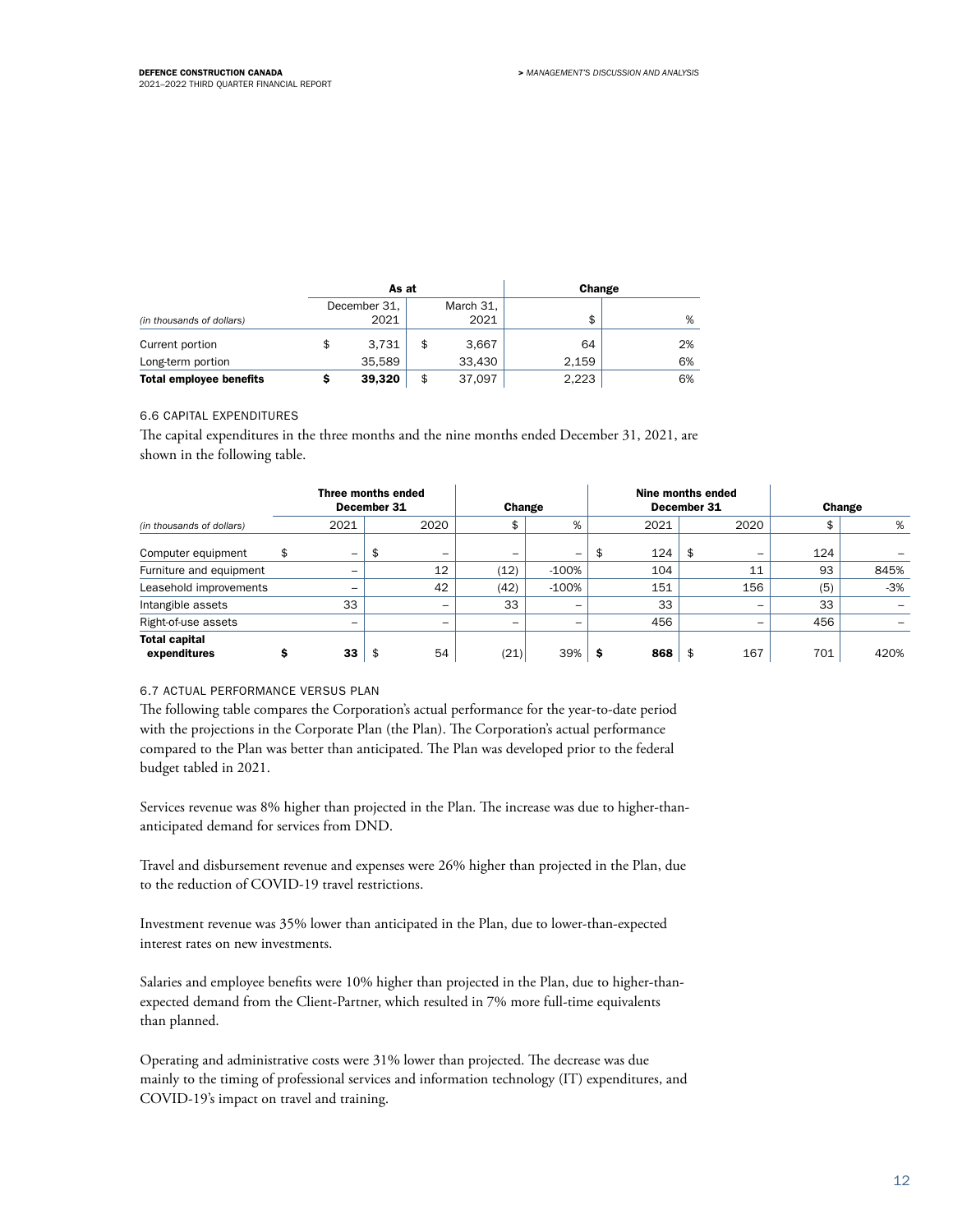Depreciation and amortization were 6% lower than anticipated in the Plan, mainly due to delays in the 2020–21 Head Office renovations as a result of the COVID-19 pandemic.

Income for the year-to-date period was \$2.7 million higher than forecasted in the Plan, due to higher demand for services and lower-than-anticipated operating and administrative expenses.

Capital expenditures were 367% higher than anticipated in the Plan, due to the unplanned renewal of a lease and to the fact that certain expected 2020–21 expenditures for Head Office leasehold renovations occurred in 2021–22, due to the aforementioned renovation delays.

### *ACTUAL PERFORMANCE VERSUS PLAN*

|                                | Nine months ended<br>December 31 |               | Change   |        |  |
|--------------------------------|----------------------------------|---------------|----------|--------|--|
| (in thousands of dollars)      | Actual                           | Plan          | \$       | %      |  |
|                                |                                  |               |          |        |  |
| Services revenue               | \$<br>108,556                    | \$<br>100,111 | 8,445    | 8%     |  |
| Travel and disbursement        |                                  |               |          |        |  |
| revenue                        | 1,682                            | 1,333         | 349      | 26%    |  |
| Investment revenue             | 342                              | 525           | (183)    | $-35%$ |  |
| <b>Total revenue</b>           | \$<br>110,580                    | \$<br>101,969 | 8,611    | 8%     |  |
|                                |                                  |               |          |        |  |
| Salaries and employee benefits | 96,228                           | 87,367        | 8,861    | 10%    |  |
| Operating and administrative   |                                  |               |          |        |  |
| expenses                       | 7,097                            | 10,246        | (3, 149) | $-31%$ |  |
| Travel and disbursement        |                                  |               |          |        |  |
| expenses                       | 1,682                            | 1,333         | 349      | 26%    |  |
| Finance costs                  | 172                              | 198           | (26)     | $-13%$ |  |
| Depreciation and amortization  | 1,325                            | 1,416         | (91)     | -6%    |  |
| <b>Total expenses</b>          | \$<br>106,504                    | \$<br>100,560 | 5,944    | 6%     |  |
| Net income and other           |                                  |               |          |        |  |
| comprehensive income           | \$<br>4,076                      | \$<br>1,409   | 2,667    | 189%   |  |
| <b>Capital expenditures</b>    | \$<br>868                        | \$<br>200     | 668      | 334%   |  |

### 6.8 CONTRACT EXPENDITURES, BY REGION

The Corporation's contract expenditures through the DND program for the nine months ended December 31, 2021, increased by \$80.1 million or 12%, compared to the same period last year. This increase was mostly due to a quicker DND program rollout, compared to the previous yearto-date period. The DND program in 2021–22 is expected to be similar to that in 2020–21.

|                           |    | Nine months ended December 31 |               | Change    |        |  |
|---------------------------|----|-------------------------------|---------------|-----------|--------|--|
| (in thousands of dollars) |    | 2021                          | 2020          | \$        | %      |  |
| Region                    |    |                               |               |           |        |  |
| Western                   | \$ | 234.379                       | \$<br>195.448 | 38,931    | 20%    |  |
| Ontario                   |    | 190,559                       | 190,341       | 218       |        |  |
| Atlantic                  |    | 130.517                       | 103.740       | 26.777    | 26%    |  |
| National Capital          |    | 108.687                       | 124.324       | (15, 637) | $-13%$ |  |
| Quebec                    |    | 106.766                       | 76.453        | 30.313    | 40%    |  |
|                           | s  | 770,908                       | \$<br>690.306 | 80,602    | 12%    |  |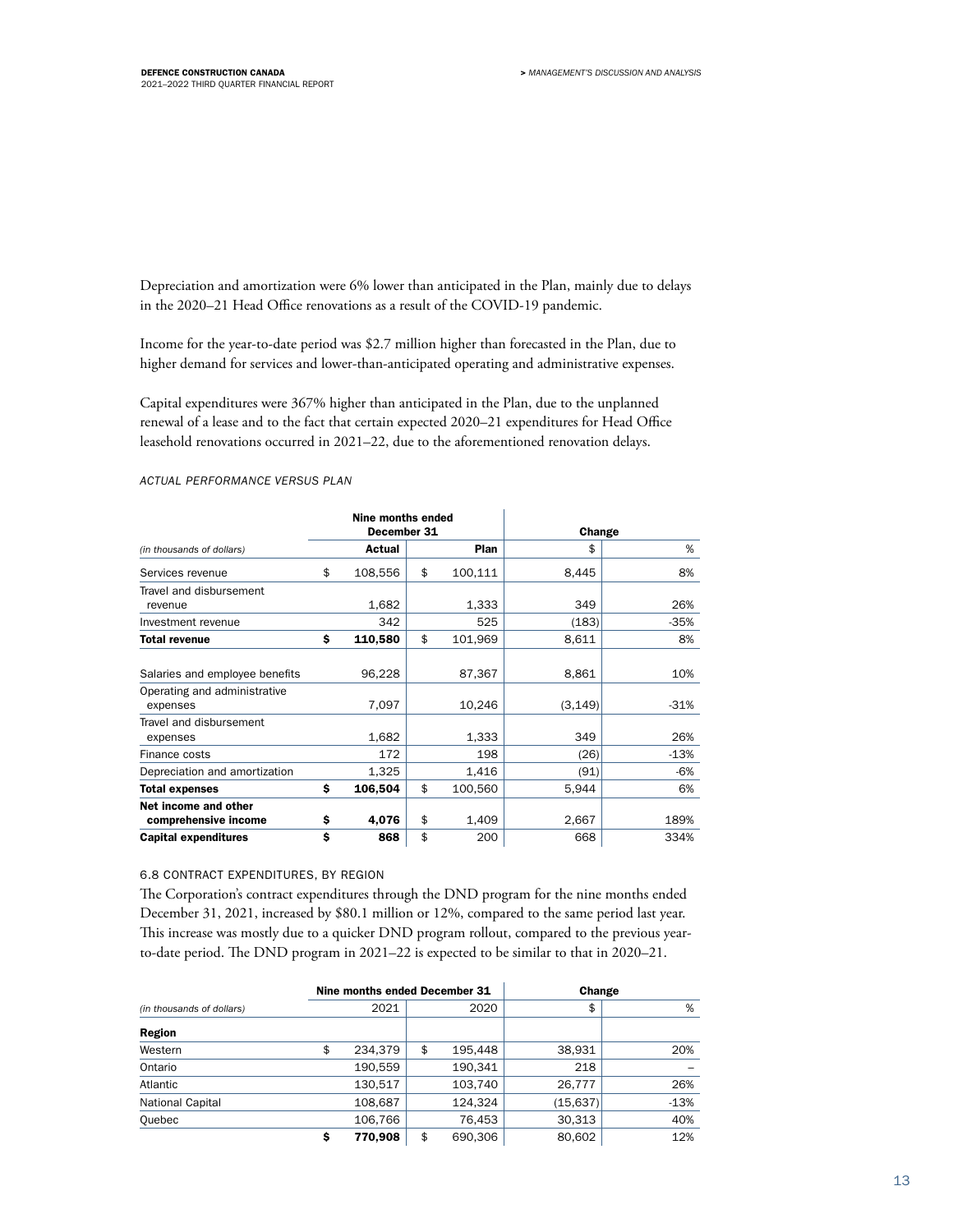# UNAUDITED **CONDENSED** INTERIM FINANCIAL **STATEMENTS**

*Unless otherwise stated, all amounts are in Canadian dollars.*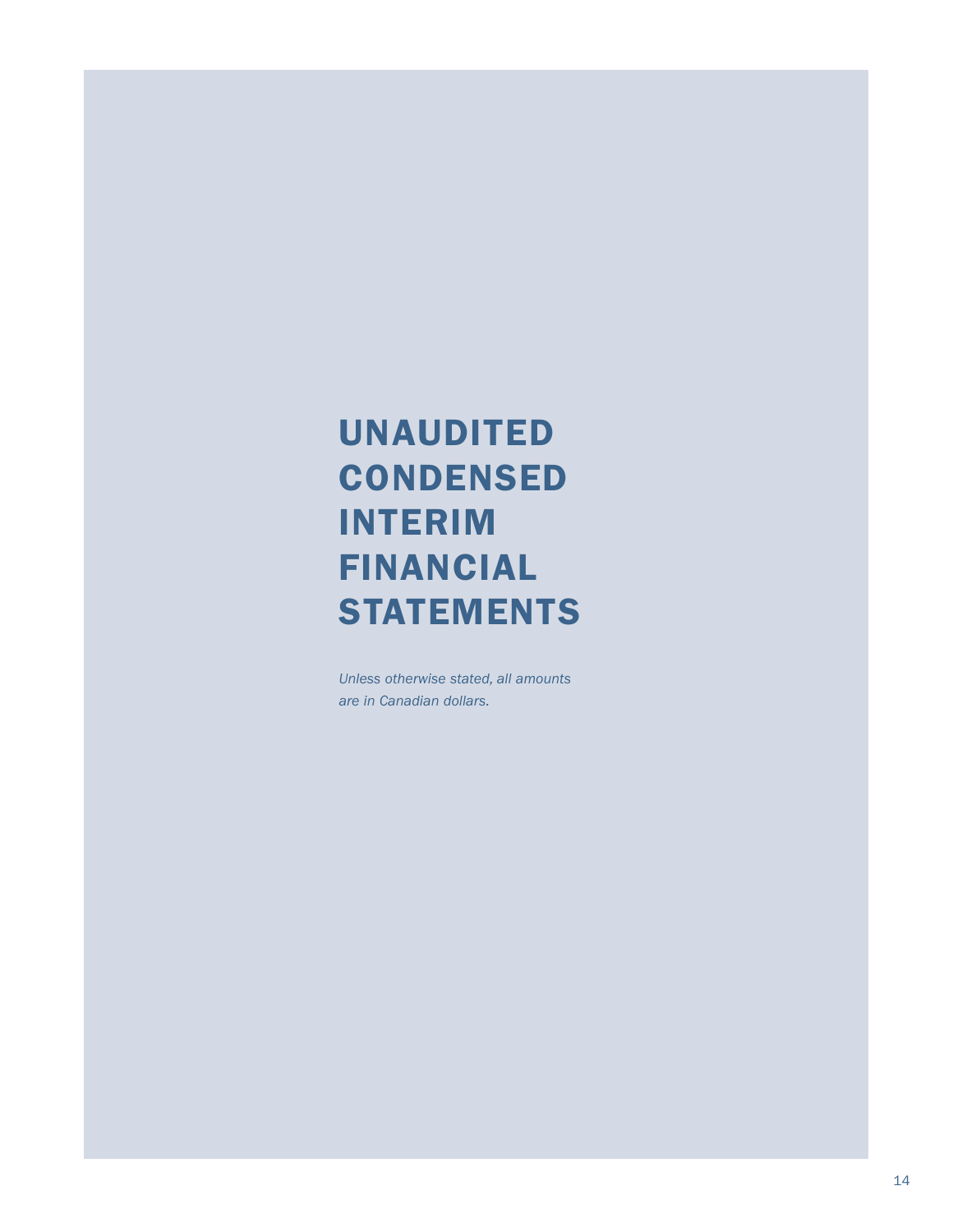# MANAGEMENT RESPONSIBILITY STATEMENT

Management is responsible for the preparation and fair presentation of these condensed interim financial statements in accordance with International Accounting Standard 34, Interim Financial Reporting, and the Treasury Board of Canada Standard on Quarterly Financial Reports for Crown Corporations. Management is also responsible for such internal controls as it determines are necessary to enable the preparation of condensed interim financial statements that are free from material misstatement. In addition, management is responsible for ensuring that all other information in this quarterly financial report is consistent, as appropriate, with the condensed interim financial statements.

Based on our knowledge, these condensed interim financial statements present fairly, in all material respects, the financial position, results of operations and cash flows of the Corporation, as at the date of and for the periods presented in the condensed interim financial statements.

Original signed by

Derrick Cheung *President and Chief Executive Officer*

Ottawa, Canada February 28, 2022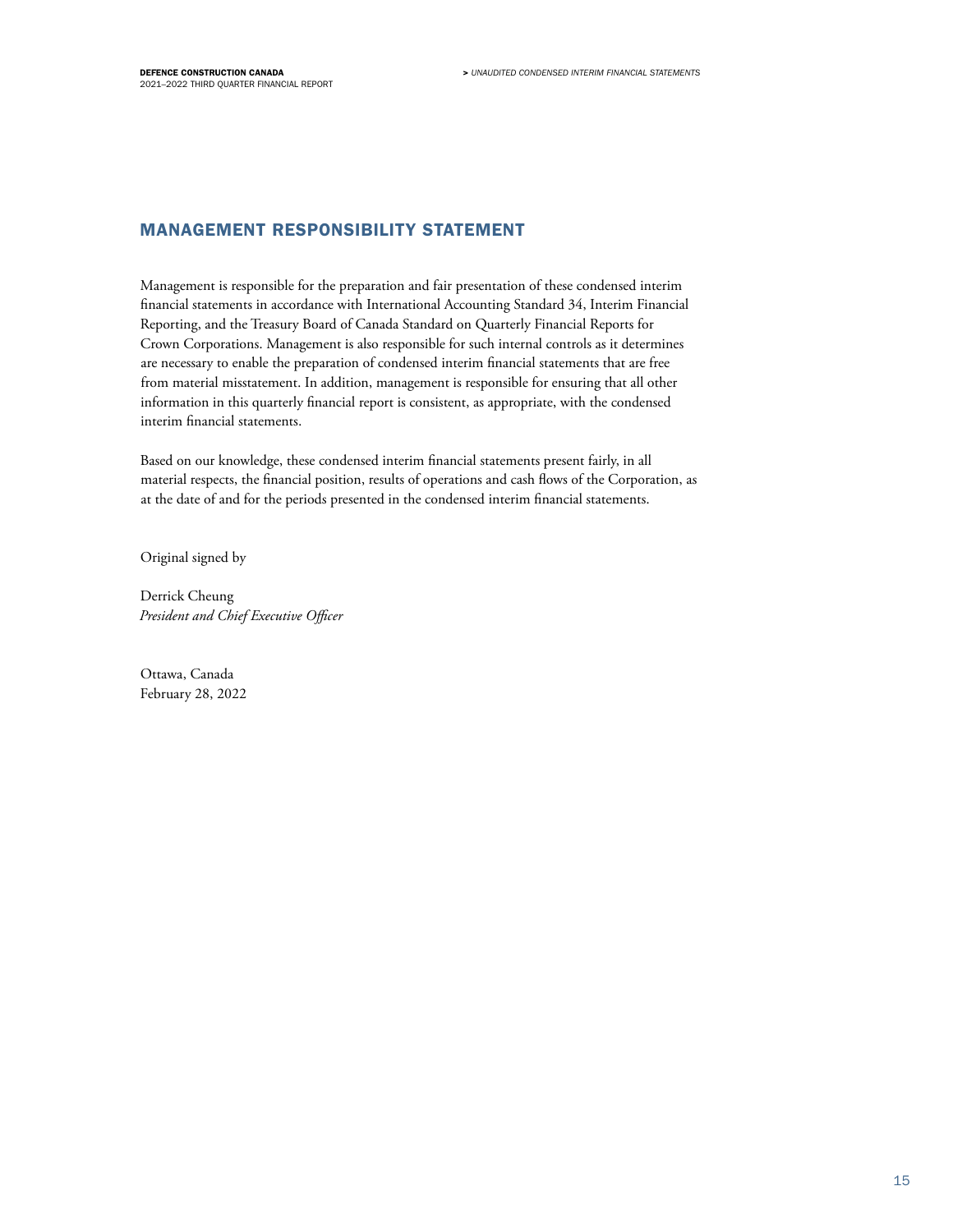# DEFENCE CONSTRUCTION (1951) LIMITED

# CONDENSED INTERIM STATEMENT OF FINANCIAL POSITION

|                                                    |              | As at             |                |  |  |
|----------------------------------------------------|--------------|-------------------|----------------|--|--|
| (in thousands of dollars)                          | <b>Notes</b> | December 31, 2021 | March 31, 2021 |  |  |
| <b>Assets</b>                                      |              |                   |                |  |  |
| Cash and cash equivalents                          |              | \$<br>42,705      | \$<br>35,632   |  |  |
| Investments                                        | 6            | 2,021             | 2,925          |  |  |
| Accrued revenue                                    | 10           | 1,336             |                |  |  |
| Trade receivables                                  | 13           | 17,050            | 15,156         |  |  |
| Prepaids and other assets                          |              | 1,104             | 1,515          |  |  |
| Other receivables                                  |              | 1,890             | 1,729          |  |  |
| <b>Current assets</b>                              |              | 66,106            | 56,957         |  |  |
|                                                    | 6            | 12,277            | 7,379          |  |  |
| Investments                                        | 7            | 2,091             | 2,014          |  |  |
| Property, plant and equipment<br>Intangible assets |              | 41                | 17             |  |  |
|                                                    | 8            | 7,367             | 7,981          |  |  |
| Right-of-use assets<br><b>Non-current assets</b>   |              | 21,776            | 17,391         |  |  |
| <b>Total assets</b>                                |              | \$<br>87,882      | \$<br>74,348   |  |  |
|                                                    |              |                   |                |  |  |
| <b>Liabilities</b>                                 |              |                   |                |  |  |
| Trade and other payables                           | 13           | \$<br>18,855      | \$<br>16,453   |  |  |
| Deferred revenue                                   | 10           | 5,443             |                |  |  |
| Employee benefits                                  | 9            | 3,731             | 3,667          |  |  |
| Lease obligations                                  | 8            | 1,265             | 1,232          |  |  |
| <b>Current liabilities</b>                         |              | 29,294            | 21,352         |  |  |
|                                                    |              |                   |                |  |  |
| Employee benefits                                  | 9            | 35,589            | 33,430         |  |  |
| Lease obligations                                  | 8            | 6,469             | 7,112          |  |  |
| Non-current liabilities                            |              | 42,058            | 40,542         |  |  |
| <b>Total liabilities</b>                           |              | 71,352            | 61,894         |  |  |
| <b>Equity</b>                                      |              |                   |                |  |  |
| Share capital—authorized: 1,000 common shares      |              |                   |                |  |  |
| of no par value                                    |              |                   |                |  |  |
| Issued: 32 common shares                           |              |                   |                |  |  |
| Retained earnings                                  |              | 16,530            | 12,454         |  |  |
| <b>Total equity</b>                                |              | 16,530            | 12,454         |  |  |
| <b>Total liabilities and equity</b>                |              | \$<br>87,882      | \$<br>74,348   |  |  |

Commitments: See note 8. Contingent liabilities: See note 14.

The accompanying notes are an integral part of these condensed interim financial statements.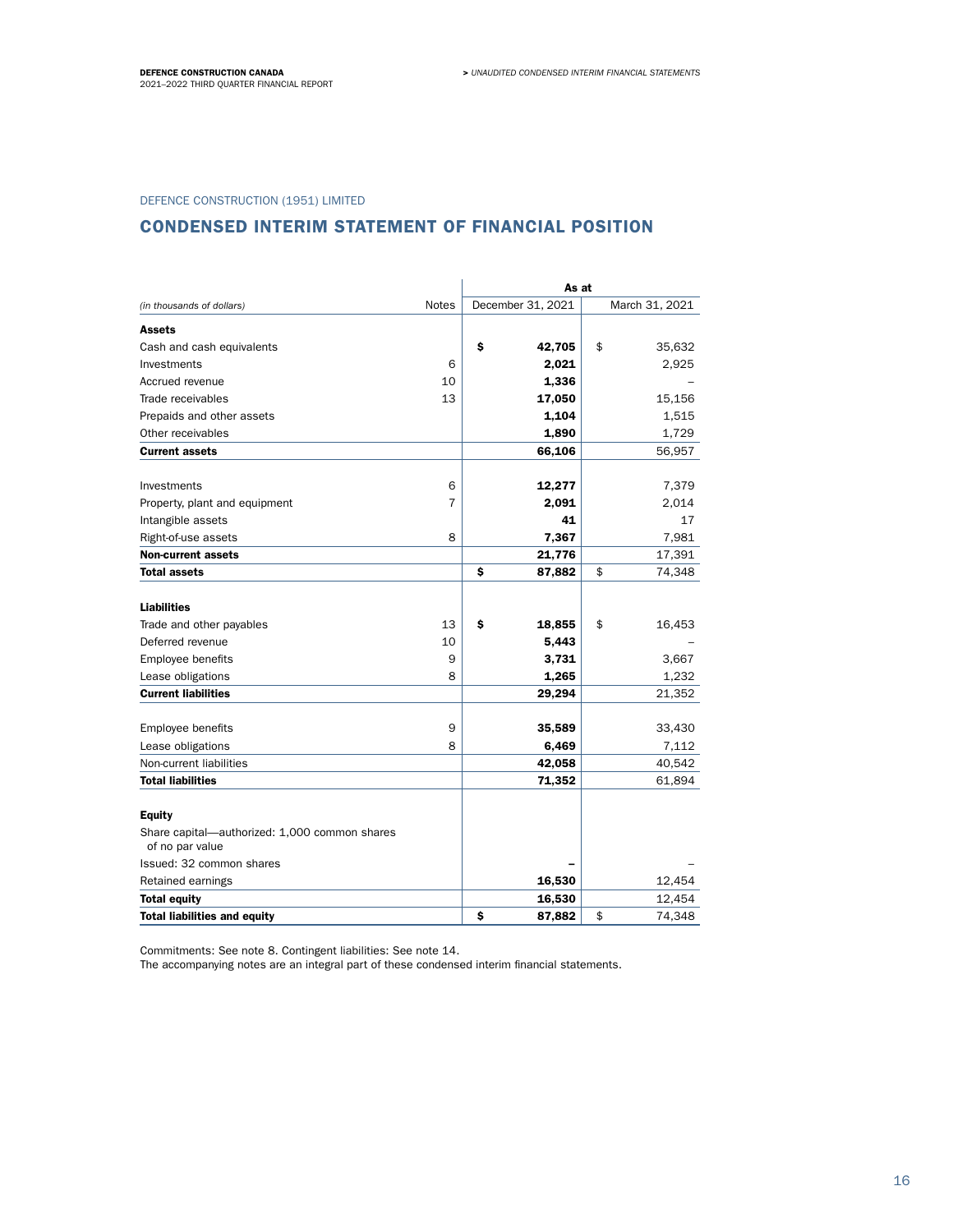### DEFENCE CONSTRUCTION (1951) LIMITED

# CONDENSED INTERIM STATEMENT OF PROFIT AND OTHER COMPREHENSIVE INCOME

|                                               |              | Three months ended December 31 |               | Nine months ended December 31 |              |  |
|-----------------------------------------------|--------------|--------------------------------|---------------|-------------------------------|--------------|--|
| (in thousands of dollars)                     | <b>Notes</b> | 2021                           | 2020          | 2021                          | 2020         |  |
| Services revenue                              | 10           | \$<br>36,421                   | \$<br>29,745  | \$<br>108,556                 | \$<br>93,483 |  |
| Travel and disbursement revenue               |              | 735                            | 451           | 1,682                         | 982          |  |
| Investment revenue                            |              | 123                            | 63            | 342                           | 620          |  |
| Lease revenue                                 |              |                                |               | -                             | 74           |  |
| <b>Total revenue</b>                          |              | 37,279                         | 30,259        | 110,580                       | 95,159       |  |
| Salaries and employee benefits                |              | 33,304                         | 28,367        | 96,228                        | 83,372       |  |
| Operating and administrative expenses         | 11           | 2,642                          | 2,173         | 7,097                         | 6,932        |  |
| Travel and disbursement expenses              |              | 735                            | 452           | 1,682                         | 982          |  |
| Depreciation of property, plant and equipment |              | 123                            | 62            | 301                           | 188          |  |
| Depreciation of right-of-use assets           | 8            | 335                            | 339           | 1,015                         | 1,136        |  |
| Amortization of intangible assets             |              | 5                              | 9             | 9                             | 49           |  |
| Finance costs                                 | 8            | 55                             | 63            | 172                           | 195          |  |
| <b>Total expenses</b>                         |              | 37,199                         | 31,465        | 106,504                       | 92,854       |  |
| Net income and other comprehensive income     |              | \$<br>80                       | (1,206)<br>\$ | \$<br>4,076                   | 2,305<br>\$  |  |

The accompanying notes are an integral part of these financial statements.

# DEFENCE CONSTRUCTION (1951) LIMITED

# CONDENSED INTERIM STATEMENT OF CHANGES IN EQUITY

|                                           | Three months ended December 31 |        |    |         |  | Nine months ended December 31 |    |        |  |
|-------------------------------------------|--------------------------------|--------|----|---------|--|-------------------------------|----|--------|--|
| (in thousands of dollars)                 |                                | 2021   |    | 2020    |  | 2021                          |    | 2020   |  |
| Share capital                             |                                | -      |    | -       |  | $\overline{\phantom{0}}$      | \$ |        |  |
| <b>Retained earnings</b>                  |                                |        |    |         |  |                               |    |        |  |
| Balance at the beginning of the period    |                                | 16,450 |    | 12.829  |  | 12.454                        |    | 9.318  |  |
| Net income and other comprehensive income |                                | 80     |    | (1,206) |  | 4.076                         |    | 2,305  |  |
| Balance at the end of the period          |                                | 16.530 |    | 11.623  |  | 16.530                        |    | 11,623 |  |
| <b>Equity</b>                             |                                | 16.530 | \$ | 11.623  |  | 16.530                        |    | 11,623 |  |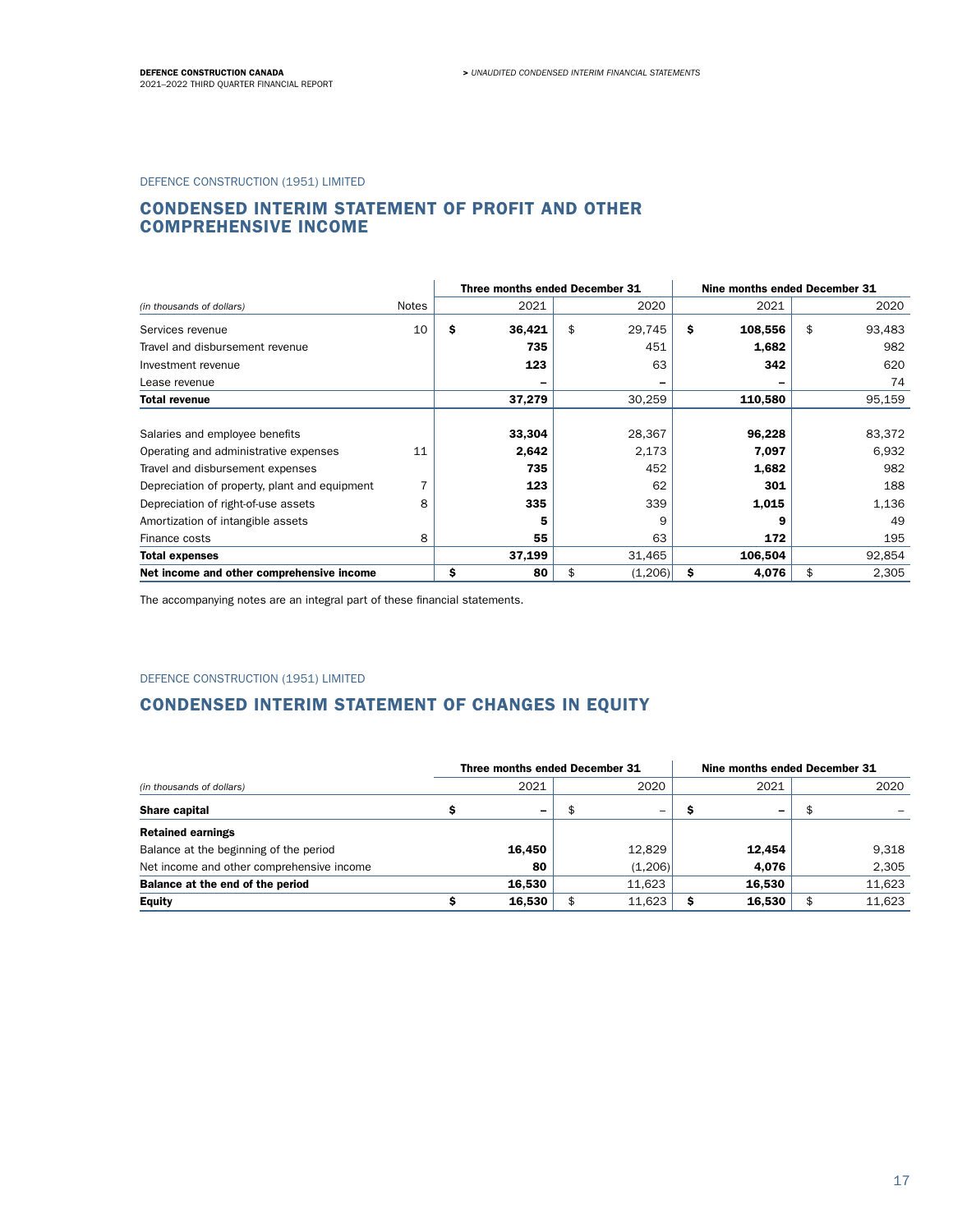# DEFENCE CONSTRUCTION (1951) LIMITED

# CONDENSED INTERIM STATEMENT OF CASH FLOWS

|                                                                                                               |                | Three months ended December 31 |                          | Nine months ended December 31 |         |  |
|---------------------------------------------------------------------------------------------------------------|----------------|--------------------------------|--------------------------|-------------------------------|---------|--|
| (in thousands of dollars)                                                                                     | Notes          | 2021                           | 2020                     | 2021                          | 2020    |  |
| Cash flow from operating activities                                                                           |                |                                |                          |                               |         |  |
| Net income and other comprehensive income                                                                     |                | \$<br>80                       | \$<br>(1,206)            | 4,076                         | 2,305   |  |
| Adjustments to reconcile income and other<br>comprehensive income to cash provided by<br>operating activities |                |                                |                          |                               |         |  |
| Employee benefits expensed                                                                                    |                | 839                            | 725                      | 2,514                         | 2.137   |  |
| Employee benefits paid                                                                                        |                | (94)                           | (146)                    | (291)                         | (416)   |  |
| Gain on disposition of investments                                                                            |                |                                | (1)                      |                               | (360)   |  |
| Depreciation of property, plant and<br>equipment                                                              | 7              | 123                            | 62                       | 301                           | 188     |  |
| Depreciation of right-of-use assets                                                                           | 8              | 335                            | 339                      | 1.015                         | 1.136   |  |
| Amortization of intangible assets                                                                             |                | 5                              | 9                        | 9                             | 49      |  |
| Amortization of investment premiums                                                                           |                | 12                             | 5                        | 23                            | 23      |  |
| Loss on disposal of property, plant<br>and equipment                                                          |                | 1                              |                          | $\mathbf{1}$                  |         |  |
| Change in non-cash operating working capital                                                                  |                |                                |                          |                               |         |  |
| Trade receivables                                                                                             |                | 2,184                          | 2,542                    | (1,894)                       | 7.247   |  |
| Other receivables                                                                                             |                | 1,731                          | 1,562                    | (161)                         | 2,460   |  |
| Prepaids and other assets                                                                                     |                | 119                            | 104                      | 411                           | (1)     |  |
| Accrued revenue                                                                                               |                | (269)                          | 103                      | (1, 336)                      | (1,947) |  |
| Trade and other payables                                                                                      |                | 4,802                          | 1,113                    | 2,337                         | 2,678   |  |
| Deferred revenue                                                                                              |                | (649)                          | 653                      | 5,443                         | 2,439   |  |
| Net cash flows provided by operating activities                                                               |                | 9,219                          | 5,864                    | 12,448                        | 17,938  |  |
| Cash flows from investing activities                                                                          |                |                                |                          |                               |         |  |
| Acquisition of investments                                                                                    |                |                                |                          | (5, 942)                      | (3,600) |  |
| Redemption and disposition of investments                                                                     |                |                                | $\overline{\phantom{0}}$ | 1,925                         | 3,232   |  |
| Acquisition of property, plant and equipment                                                                  | $\overline{7}$ | (66)                           | (113)                    | (314)                         | (167)   |  |
| Acquisition of intangible assets                                                                              |                | (33)                           |                          | (33)                          |         |  |
| Net cash flows provided by in investing<br>activities                                                         |                | (99)                           | (113)                    | (4, 364)                      | (535)   |  |
| Cash flows used in financing activities                                                                       |                |                                |                          |                               |         |  |
| Repayment of lease obligations                                                                                | 8              | (309)                          | (315)                    | (1,011)                       | (994)   |  |
| Net cash flows used in financing activities                                                                   |                | (309)                          | (315)                    | (1,011)                       | (994)   |  |
| Increase (decrease) in cash during the period                                                                 |                | 8,811                          | 5,436                    | 7,073                         | 16,409  |  |
| Cash at the beginning of the period                                                                           |                | 33,894                         | 26,711                   | 35,632                        | 15,738  |  |
| Cash and cash equivalents at the end of the<br>period                                                         |                | \$<br>42,705                   | \$<br>32,147             | 42,705                        | 32,147  |  |
|                                                                                                               |                |                                |                          |                               |         |  |
| Supplemental operating cash flow information                                                                  |                |                                |                          |                               |         |  |
| Interest charges on lease obligations                                                                         |                | \$<br>55                       | \$<br>63                 | 172                           | 195     |  |
| Interest received from bank deposits                                                                          |                | 58                             | 43                       | 164                           | 107     |  |
| Interest received from investments                                                                            |                | 62                             | 16                       | 172                           | 247     |  |
| Acquisition of property, plant and equipment<br>not paid                                                      |                | (101)                          |                          | 65                            |         |  |

The accompanying notes are an integral part of these condensed interim financial statements.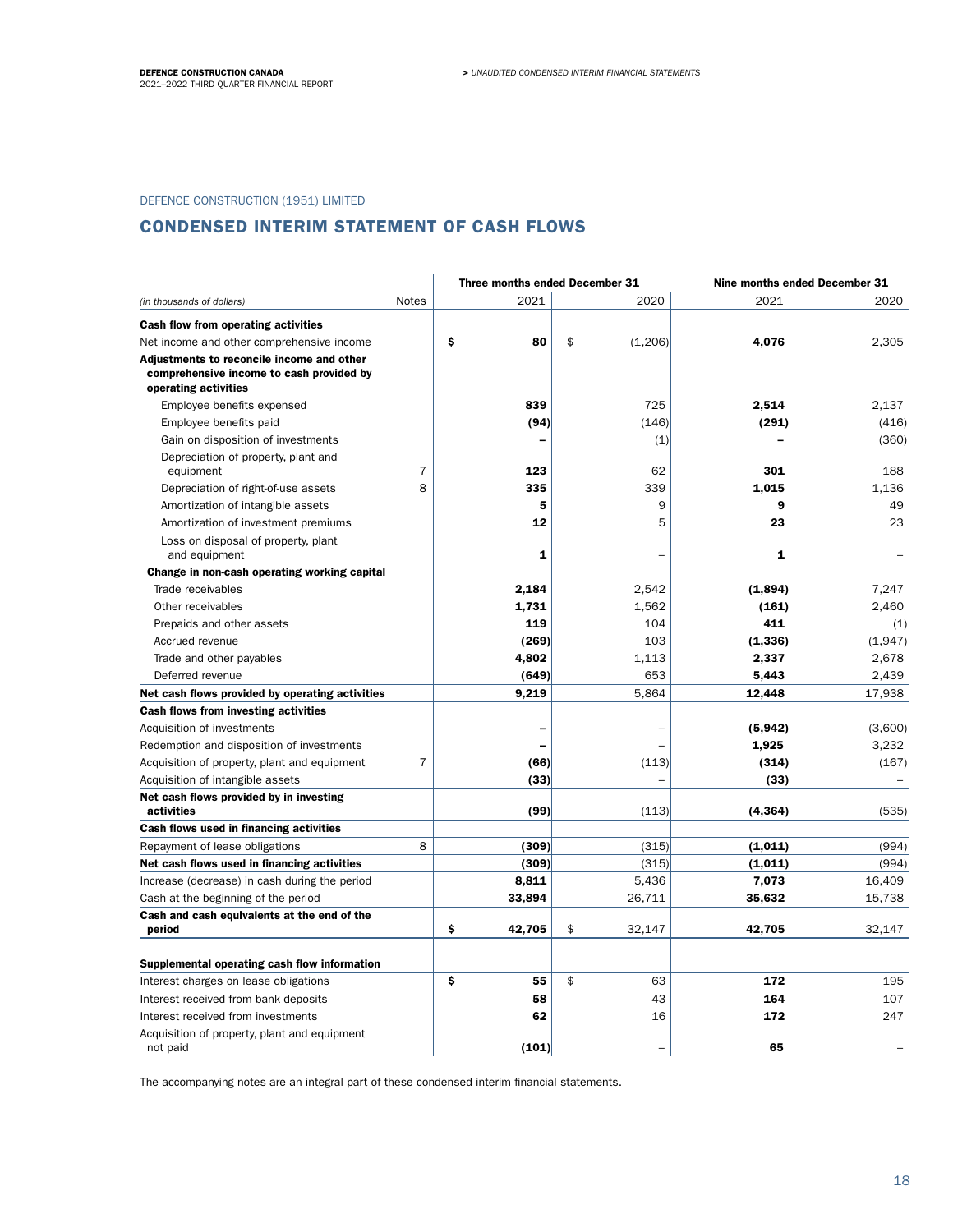# NOTICE TO READERS

These condensed interim financial statements have not been audited or reviewed by an external auditor and must be read in conjunction with the most recent financial statements for the year ended March 31, 2021, and with the management's discussion and analysis (MD&A) included in this quarterly financial report.

# NOTES TO THE CONDENSED INTERIM FINANCIAL STATEMENTS

Unless otherwise stated, all amounts are in thousands of Canadian dollars.

# 1. DESCRIPTION OF BUSINESS AND OBJECTIVES

Defence Construction (1951) Limited (the "Corporation") was incorporated under the *Companies Act* in 1951 pursuant to the authority of the *Defence Production Act* and continued under the *Canada Business Corporations Act*. The Corporation's Head Office is located at 350 Albert Street, Ottawa, Ontario, Canada. The Corporation is an agent Crown corporation named in Part 1 of Schedule III to the *Financial Administration Act* (FAA). Since 1996, responsibility for the Corporation has rested with the Minister of Public Services and Procurement.

The mandate of the Corporation is to provide procurement, construction, professional, operations and maintenance services in support of the defence of Canada. The prime, but not exclusive, beneficiary of the Corporation's services is the Department of National Defence (DND). The Corporation also provides services to the Canadian Forces Housing Agency, the Communications Security Establishment, Shared Services Canada, and the Department of Public Services and Procurement Canada. Revenue is generated from fees charged for specific services provided.

# 1.1 GLOBAL PANDEMIC

On March 11, 2020, the World Health Organization characterized the COVID-19 outbreak as a global pandemic, and recommended containment and mitigation measures. All levels of government have taken extraordinary measures to help contain and combat the outbreak.

Consistent with government recommendations, DCC began minimum staffing of its operations in its physical workspaces. Most employees were able to work from home, and critical staff members were able to safely continue visiting sites and fulfilling their obligations to the Client-Partners. DCC continues to follow the announcements of governments across the country regarding their re-opening plans as the fifth wave of the COVID-19 pandemic recedes and more Canadians are vaccinated. In line with Government of Canada requirements for its workforce and the federally regulated transportation sector, DCC implemented a mandatory COVID-19 vaccination requirement for its workforce and service providers. The Corporation has also been seeking updates from the Client-Partners on their local approaches to returning to the workplace and is formulating its plans accordingly.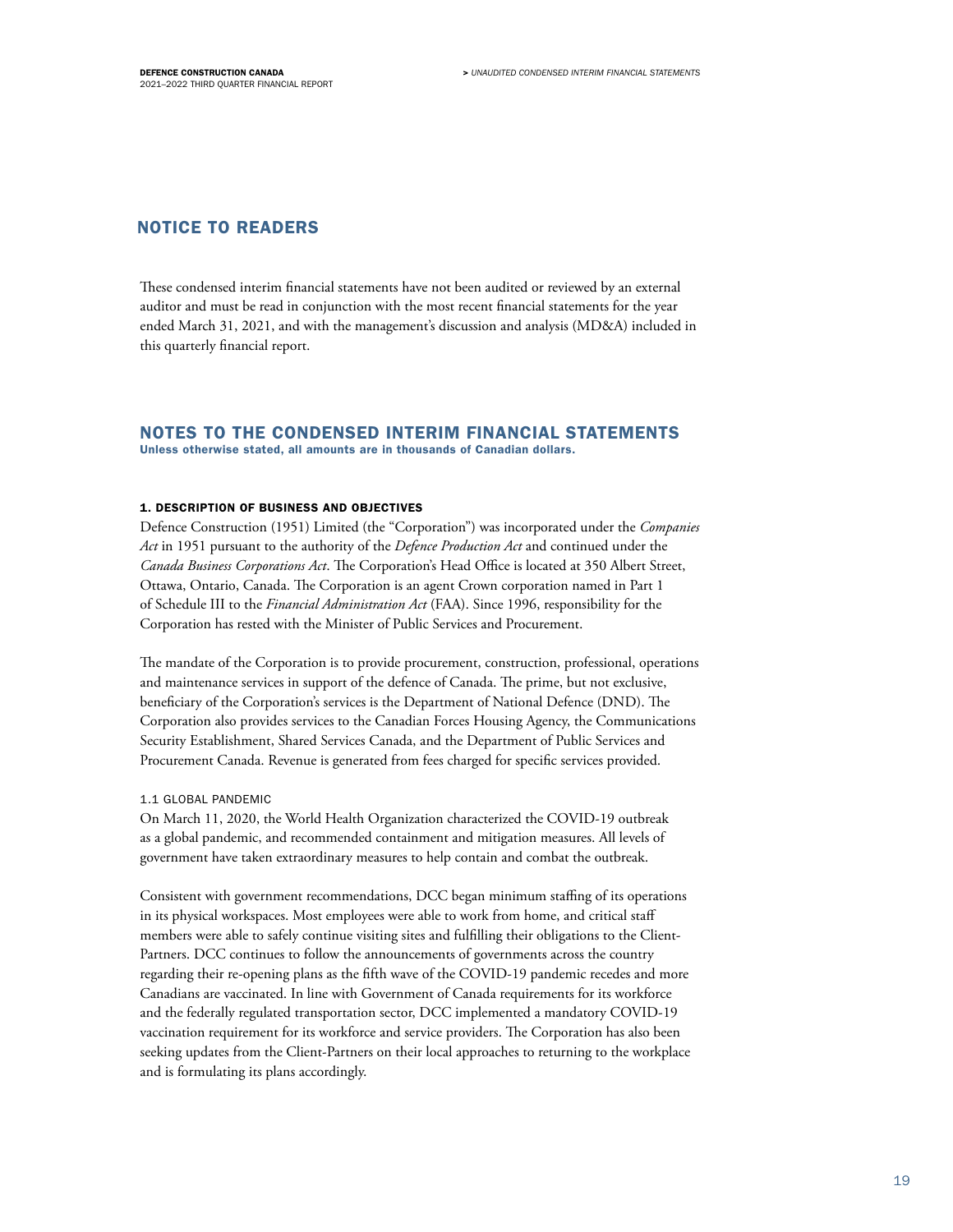The Corporation is in close contact with DND and other Client-Partners to ensure essential projects continue. DCC is also communicating regularly with industry associations to share information and solicit their collaboration in these unusual circumstances. On the front lines, project teams are on the job at bases and wings across Canada, managing contracts through a combination of remote and critical on-site work. They are taking all necessary precautions and complying with local public health authorities' requirements across Canada and in locations abroad where DCC works.

The Corporation cannot predict the exact nature of COVID-19's impact on its business. However, when the Board of Directors approved these financial statements, DCC believed its cash reserves, accounts receivable and service level arrangements with its Client-Partners would provide sufficient liquidity to fund its operations for at least the next 12 months. The Corporation does not believe there are any current indications that would warrant an impairment test of its assets.

# 2. BASIS OF PREPARATION AND PRESENTATION

The Corporation prepared these condensed interim financial statements in accordance with International Accounting Standard 34 (IAS 34), Interim Financial Reporting, as issued by the International Accounting Standards Board (IASB), and the Standard on Quarterly Financial Reports for Crown Corporations issued by the Treasury Board of Canada. As permitted under IAS 34, these condensed interim financial statements do not include all of the disclosures required for annual financial statements and should be read in conjunction with the Corporation's audited financial statements for its fiscal year ended March 31, 2021, and the current quarter's MD&A.

The condensed interim financial statements have been prepared according to the International Financial Reporting Standards (IFRS) effective when these statements were prepared. The statements have been prepared on a historical cost basis, except as permitted by the IFRS and as otherwise indicated in these notes.

# 3. SUMMARY OF ACCOUNTING POLICIES

These condensed interim financial statements follow the same accounting policies and methods of computation described in the notes to the Corporation's audited financial statements for the year ended March 31, 2021, except for the application of new standards, amendments and interpretations effective January 1, 2021, as disclosed in Note 5 of these condensed interim financial statements. The accounting policies have been applied consistently to all periods presented, unless otherwise indicated.

# 4. CRITICAL ACCOUNTING ESTIMATES

Under the Corporation's accounting policies, management is required to make judgments, estimates and assumptions about the carrying amounts of assets and liabilities that are not readily apparent from other sources. The estimates and associated assumptions are based on historical experience and other factors considered relevant. Actual results may differ from the judgments, estimates and assumptions.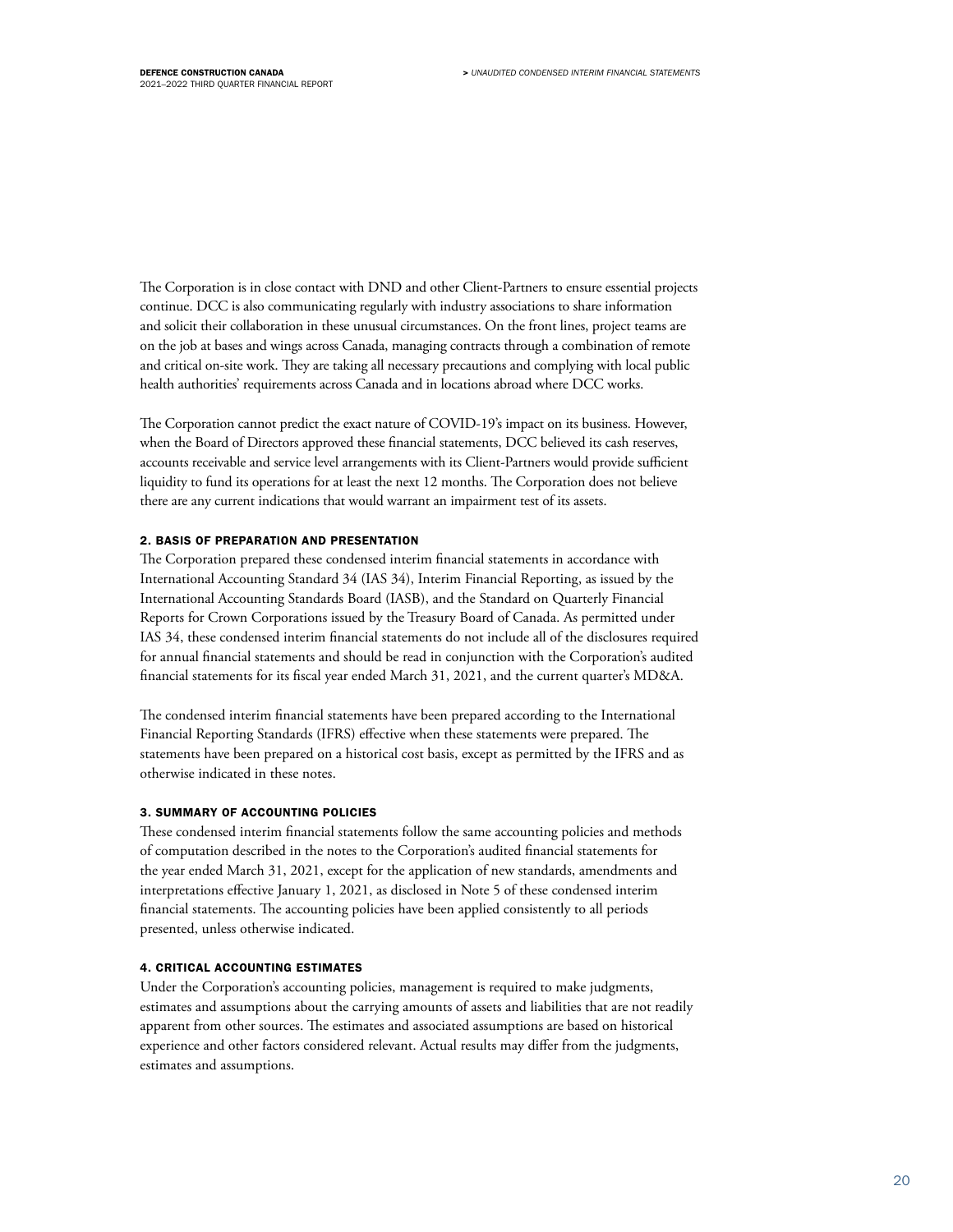The estimates and underlying assumptions are reviewed regularly. Revisions to accounting estimates are recognized in the period in which the estimates are revised, when the revision affects only that period, or in the period of the revision and future periods, when the revision affects both current and future periods. Critical judgments and key sources of estimation uncertainty are disclosed in the notes to the Corporation's annual financial statements for the year ended March 31, 2021.

# 5. STANDARDS, AMENDMENTS AND INTERPRETATIONS

### 5.1 CURRENT ACCOUNTING CHANGES

The Corporation actively monitors new standards and amendments to existing standards that have been issued by the IASB. There were no new or amended standards issued by the IASB that had an impact on the Corporation's condensed interim financial statements.

### 5.2 FUTURE ACCOUNTING CHANGES

The IASB has not issued any new standards or amendments to existing standards that would affect the Corporation in the future other than those disclosed in Note 3 of the Corporation's annual financial statements for the year ended March 31, 2021.

### 6. INVESTMENTS

Investments consist of Canadian provincial bonds with effective interest rates ranging from 0.4% to 3% (coupon rates ranging from 0.5% to 4.4%), guaranteed investment certificates (GICs) with effective interest rates ranging from 0.8% to 2.8%, and mutual funds with variable interest rates. The maturity dates of the bonds vary from June 2022 to June 2027 and those of the GICs vary from March 2022 to July 2026, and the Corporation intends to hold all of them to maturity. The mutual fund accounts can be liquidated on demand and are classified as "Cash and cash equivalents" in the condensed interim financial statements. The carrying amounts, measured at the amortized cost and fair value of these investments, are shown in the following table.

The fair value of the investments can be determined by (a) quoted prices (unadjusted) in active markets for identical assets or liabilities (Level 1); (b) inputs other than quoted prices included within Level 1 that are observable for the asset or liability, either directly (i.e., as prices) or indirectly (i.e., derived from prices) (Level 2); and (c) inputs for the asset or liability that are not based on observable market data (unobservable inputs) (Level 3). The fair values of the investments are not quoted in an active market, but rather are determined from quoted prices in a decentralized, over-the-counter market, which is considered Level 2 in the fair value hierarchy.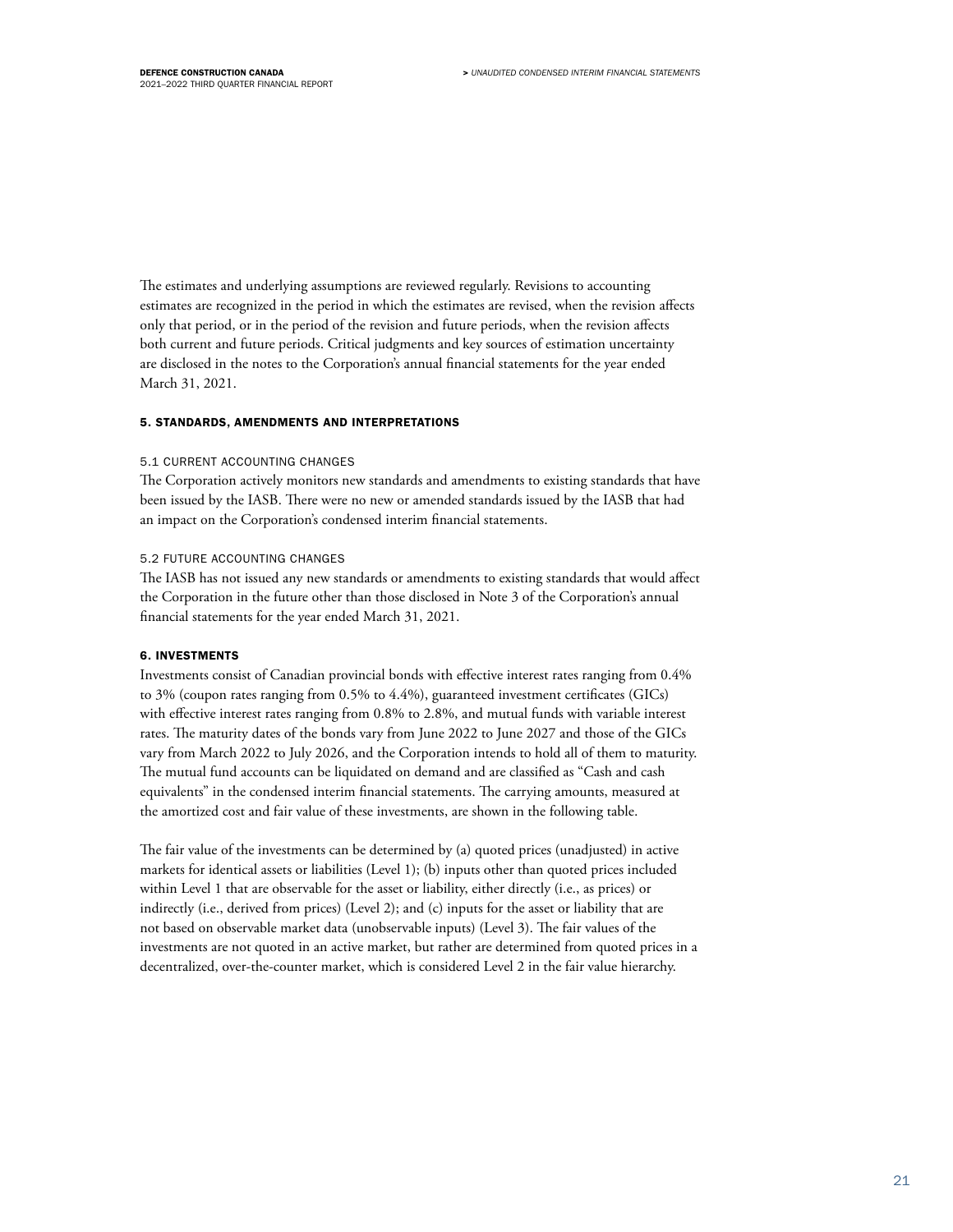The current portion of investments consists of instruments maturing in the next 12 months.

|                   | As at             |    |        |  |  |  |
|-------------------|-------------------|----|--------|--|--|--|
|                   | December 31, 2021 |    |        |  |  |  |
| Current portion   | 2.021             | \$ | 2,925  |  |  |  |
| Long-term portion | 12.277            |    | 7.379  |  |  |  |
| <b>Total</b>      | 14,298            | \$ | 10.304 |  |  |  |

|                                    | As at             |                |    |        |  |  |  |
|------------------------------------|-------------------|----------------|----|--------|--|--|--|
|                                    | December 31, 2021 | March 31, 2021 |    |        |  |  |  |
| Carrying amount at amortized cost  |                   |                |    |        |  |  |  |
| Provincial bonds                   | \$                | 5,503          | \$ | 1,829  |  |  |  |
| Guaranteed investment certificates |                   | 8,795          |    | 8,475  |  |  |  |
|                                    | Ŝ                 | 14,298         | \$ | 10,304 |  |  |  |
| <b>Fair value</b>                  |                   |                |    |        |  |  |  |
| Provincial bonds                   | \$                | 5,528          | \$ | 1,951  |  |  |  |
| Guaranteed investment certificates |                   | 8,899          |    | 8,531  |  |  |  |
|                                    | Ŝ                 | 14.427         | \$ | 10.482 |  |  |  |

# 7. PROPERTY, PLANT AND EQUIPMENT

The changes in property, plant and equipment are shown in the following tables.

| <b>December 31, 2021</b>     | Ś  | 649                   | \$<br>1.264               | Ŝ  | 1.687                            | \$<br>3.600 |
|------------------------------|----|-----------------------|---------------------------|----|----------------------------------|-------------|
| <b>Balance as at</b>         |    |                       |                           |    |                                  |             |
| <b>Disposals</b>             |    | (147)                 | 7                         |    | -                                | (154)       |
| Additions                    |    | 124                   | 104                       |    | 151                              | 379         |
| Balance as at March 31, 2021 | \$ | 672                   | \$<br>1,167               | \$ | 1.536                            | \$<br>3,375 |
| Cost                         |    |                       |                           |    |                                  |             |
|                              |    | Computer<br>equipment | Furniture<br>and fixtures |    | Leasehold<br><i>improvements</i> | Total       |

| <b>Balance as at</b><br>December 31, 2021 |    | 468                                                | s  | 780 | s                         | 261 | Ŝ     | 1.509 |
|-------------------------------------------|----|----------------------------------------------------|----|-----|---------------------------|-----|-------|-------|
| <b>Disposals</b>                          |    | (147)                                              |    | (6) |                           | -   |       | (153) |
| Depreciation                              |    | 89                                                 |    | 103 |                           | 109 |       | 301   |
| Balance as at March 31, 2021              | \$ | 526                                                | \$ | 683 | \$                        | 152 | \$    | 1,361 |
| <b>Accumulated depreciation</b>           |    |                                                    |    |     |                           |     |       |       |
|                                           |    | Furniture<br>Computer<br>and fixtures<br>equipment |    |     | Leasehold<br>improvements |     | Total |       |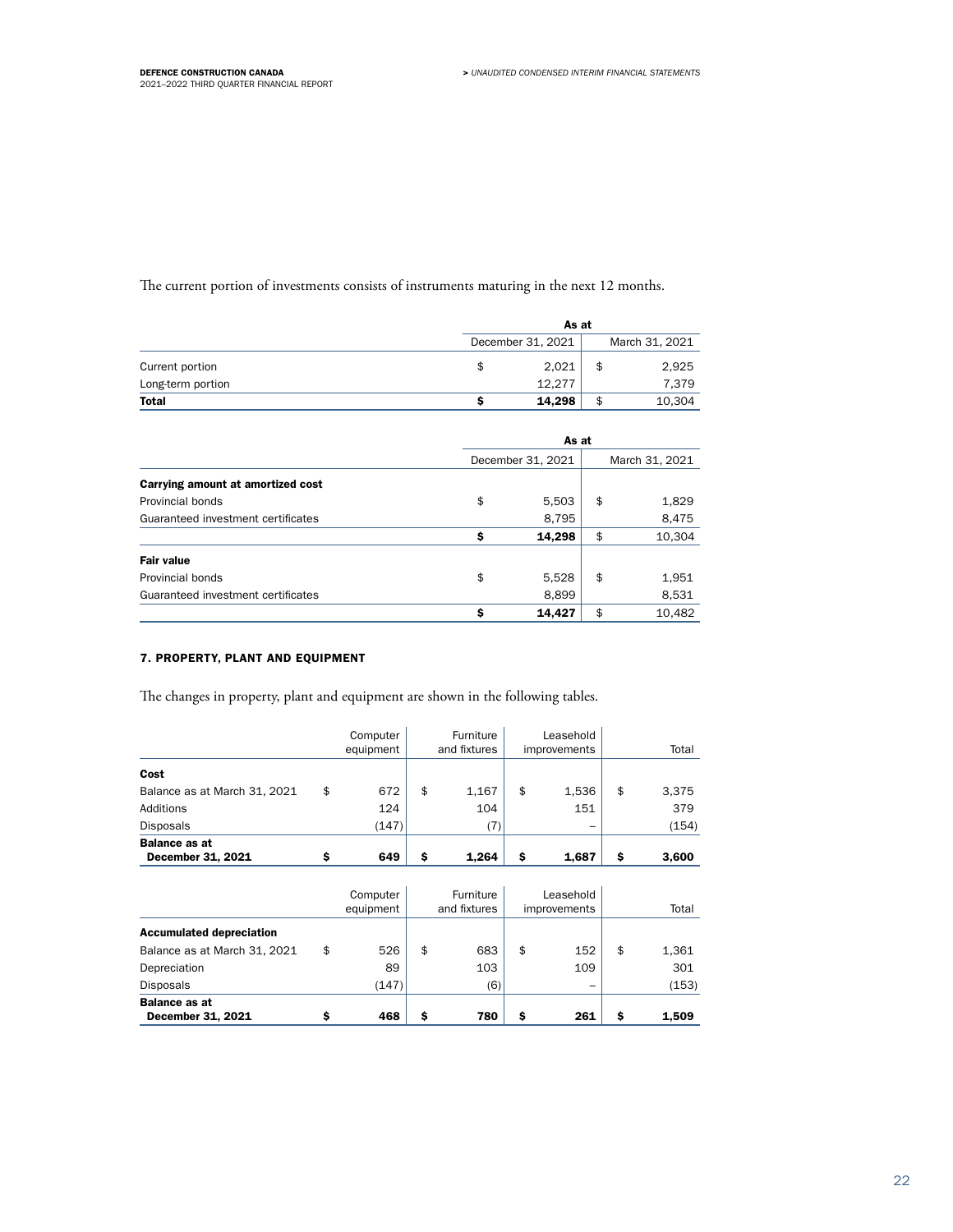|                                           | Computer<br>equipment | Furniture<br>and fixtures | Leasehold<br><i>improvements</i> | Total       |
|-------------------------------------------|-----------------------|---------------------------|----------------------------------|-------------|
| Net book value, by asset class            |                       |                           |                                  |             |
| Net book value as at<br>March 31, 2021    | 146                   | \$<br>484                 | \$<br>1.384                      | \$<br>2.014 |
| Net book value as at<br>December 31, 2021 | 181                   | 484                       | 1.426                            | 2.091       |

There was no impairment of property, plant and equipment. There were no proceeds associated with the disposals that occurred during the period.

# 8. LEASES

# 8.1 RIGHT-OF-USE ASSETS

The changes in right-of-use assets are shown in the following table.

|                                 |    | Office space<br>leases |    | Data<br>warehouse<br>leases | Total<br>right-of-use<br>assets |
|---------------------------------|----|------------------------|----|-----------------------------|---------------------------------|
| Balance as at March 31, 2021    | \$ | 7.574                  | \$ | 407                         | \$<br>7,981                     |
| Additions                       |    | 456                    |    | -                           | 456                             |
| Depreciation                    |    | (924)                  |    | (91)                        | (1,015)                         |
| <b>Modifications</b>            |    | (55)                   |    | -                           | (55)                            |
| Balance as at December 31, 2021 | s  | 7.051                  | S  | 316                         | \$<br>7,367                     |

# 8.2 LEASE OBLIGATIONS

|                   |  | December 31, 2021 |    | March 31, 2021 |
|-------------------|--|-------------------|----|----------------|
| Current portion   |  | 1,265             | \$ | 1,232          |
| Long-term portion |  | 6.469             |    | 7.112          |
| <b>Total</b>      |  | 7.734             | \$ | 8.344          |

The changes in lease obligations are shown in the following table.

| Balance as at December 31, 2021 |   | 7,734    |
|---------------------------------|---|----------|
| Interest expense                |   | 172      |
| Payments                        |   | (1, 183) |
| <b>Modifications</b>            |   | (55)     |
| Additions                       |   | 456      |
| Balance as at March 31, 2021    | s | 8.344    |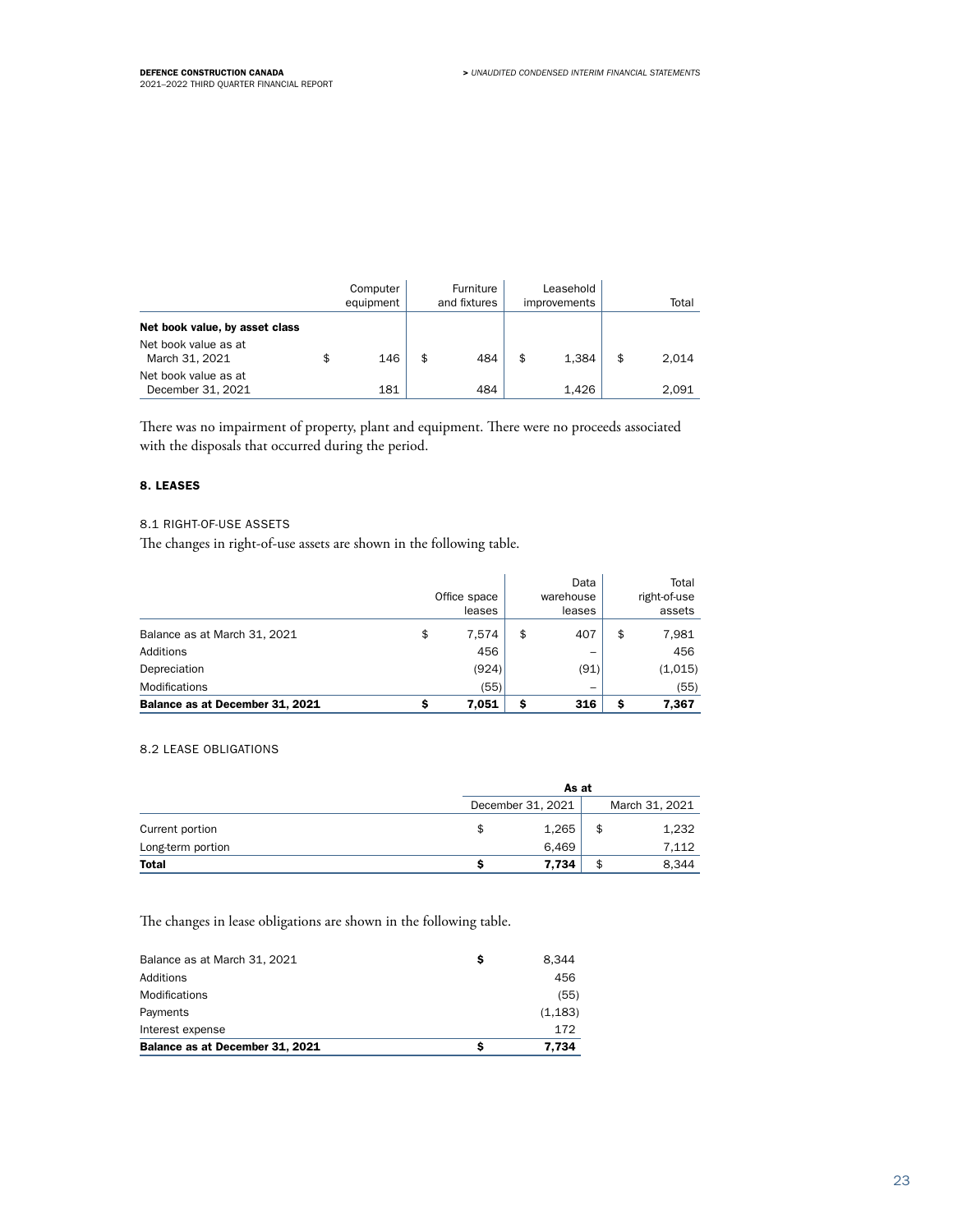The following table shows the contractual undiscounted cash flows for lease obligations as at December 31, 2021.

| One year or less<br>Between one and two years |   | 1,465<br>2.085 |
|-----------------------------------------------|---|----------------|
| Between two and five years                    |   | 2.646          |
| Over five years                               |   | 2.505          |
| <b>Total</b>                                  | s | 8.701          |

The expense relating to variable lease payments not included in the measurement of lease obligations was \$675. This consisted of variable lease payments for operating costs, property taxes and insurance. There were immaterial expenses relating to short-term leases, and leases of lowvalue assets. Total cash outflow for leases was \$1,858, including \$1,011 for principal payments on lease obligations.

# 9. EMPLOYEE BENEFITS

Post-employment and other long-term employee benefits represent the Corporation's estimated costs of sick leave for employees, and health, dental and life insurance benefits for retirees. The benefit plan is not funded and thus has no assets, resulting in a plan deficit equal to the accrued benefit obligation.

|                                | As at             |                |
|--------------------------------|-------------------|----------------|
|                                | December 31, 2021 | March 31, 2021 |
| Current portion                | 3,731             | 3,667          |
| Long-term portion              | 35.589            | 33.430         |
| <b>Total employee benefits</b> | 39,320            | 37.097         |

The significant actuarial assumptions are disclosed in the *Annual Report 2020–2021*. The measurement date for the last actuarial valuation of the provision for employee benefits was March 31, 2020. The next actuarial valuation is planned for March 2023 or sooner, as required.

| Balance as at December 31, 2021                 | s | 39.320 |
|-------------------------------------------------|---|--------|
| Employee benefit payments                       |   | (291)  |
| Interest on the present value of the obligation |   | 989    |
| Current service cost                            |   | 1.525  |
| Balance as at March 31, 2021                    | s | 37.097 |

|                                                       | Three months ended December 31 |           | Nine months ended December 31 |       |    |       |  |  |  |
|-------------------------------------------------------|--------------------------------|-----------|-------------------------------|-------|----|-------|--|--|--|
| (in thousands of dollars)                             | 2021                           | 2020      |                               | 2021  |    | 2020  |  |  |  |
| Current service cost<br>Interest on the present value | 509                            | \$<br>421 |                               | 1.525 | \$ | 1.262 |  |  |  |
| of the obligation                                     | 330                            | 306       |                               | 989   |    | 920   |  |  |  |
| <b>Employee benefit expenses</b>                      | 839                            | \$<br>727 |                               | 2.514 |    | 2.182 |  |  |  |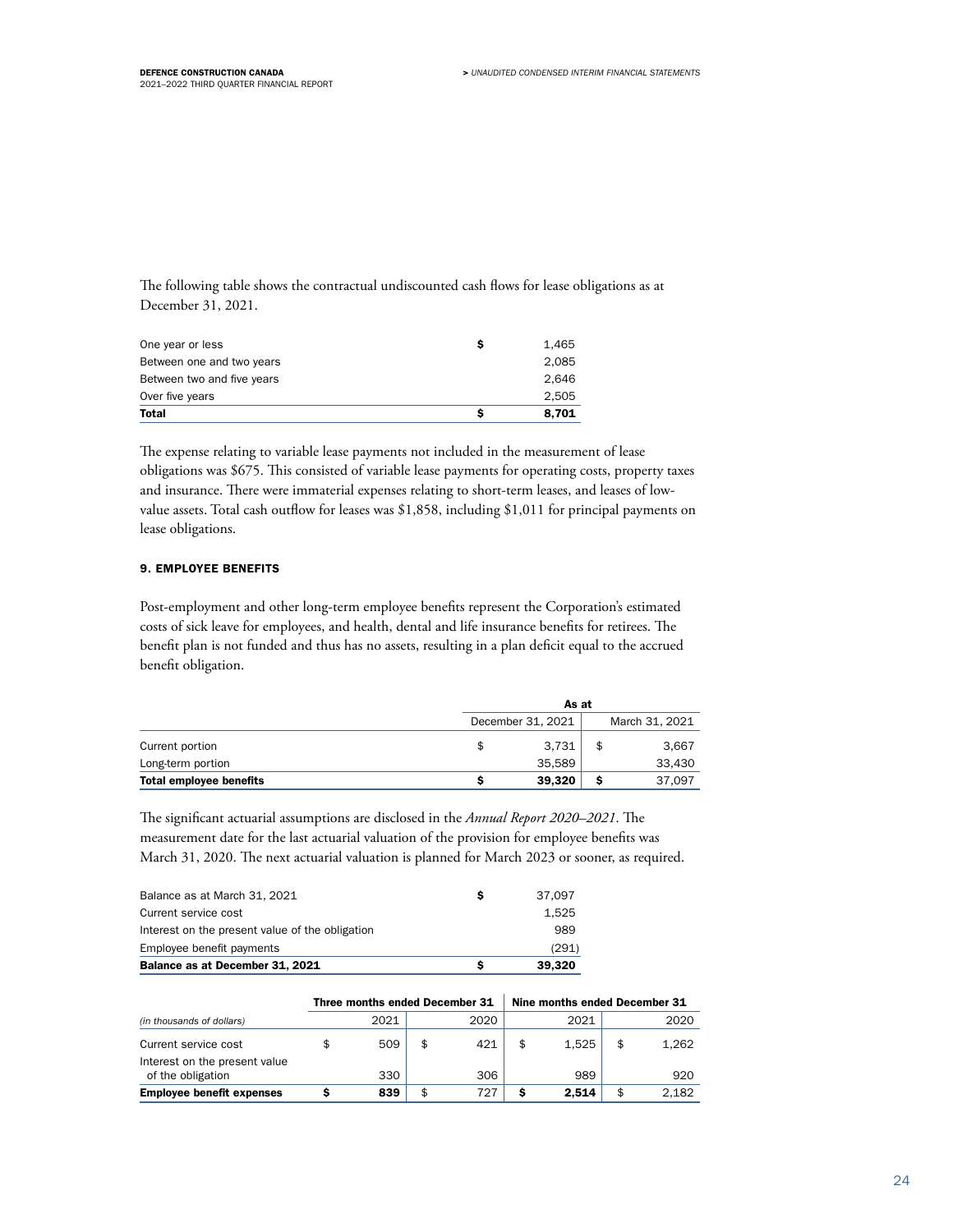# 10. REVENUE FROM SERVICES

10.1 ACCOUNTING POLICY

Accrued revenue arises when, at a reporting date, the services delivered through fixed-fee service level arrangements exceed the amount of revenue invoiced.

Deferred revenue arises when the amount invoiced to the Client-Partners exceeds the services delivered through fixed-fee service level arrangements. The Corporation has an unconditional right to payment when it has invoiced in accordance with fixed-fee service level arrangements. The amounts in excess will be recognized in revenue as services are delivered.

# 10.2 SEGMENTED REVENUE

In reviewing the performance of the Corporation, management analyzes revenue by region, by activity and by type of contract (fixed fee vs. time based). The following tables disaggregate revenue by major sources and by region.

|                    |              |    |          |    |               |    | Activity    |    |              |     |               |                |
|--------------------|--------------|----|----------|----|---------------|----|-------------|----|--------------|-----|---------------|----------------|
|                    |              |    |          |    | Real property |    |             |    | Construction |     | Environmental |                |
|                    | Contract     |    | Project  |    | technical     |    |             |    | technical    |     | technical     | Total revenue, |
| Region             | management   |    | planning |    | support       |    | Procurement |    | support      |     | support       | by region      |
| Atlantic           | \$<br>2,435  | \$ | 1,304    | \$ | 415           | \$ | 432         | \$ | 244          | \$  | 681           | \$<br>5,511    |
| Quebec             | 2,598        |    | 1,276    |    | 378           |    | 442         |    | 336          |     | 411           | 5,441          |
| National Capital   | 1,305        |    | 3,371    |    | 1,675         |    | 78          |    | 114          |     | 444           | 6.987          |
| Ontario            | 3,143        |    | 1,368    |    | 708           |    | 571         |    | 1,632        |     | 539           | 7,961          |
| Western            | 5,116        |    | 2,441    |    | 276           |    | 931         |    | 401          |     | 497           | 9,662          |
| <b>Head Office</b> | 42           |    | 55       |    | -             |    | 428         |    | 334          |     | -             | 859            |
| Total revenue,     |              |    |          |    |               |    |             |    |              |     |               |                |
| by activity        | \$<br>14,639 | S  | 9,815    | s  | 3,452         | s  | 2,882       | S  | 3.061        | ۱\$ | $2,572$ \$    | 36,421         |

# Nine months ended December 31, 2021

Three months ended December 31, 2021

| Total revenue,<br>by activity | \$<br>43.642           | l S | 29,898              | S  | $10,466$ \$                           | 8,805       | s  | $8,715$ $\sqrt{5}$                   | $7,030$ \$                            | 108.556                     |
|-------------------------------|------------------------|-----|---------------------|----|---------------------------------------|-------------|----|--------------------------------------|---------------------------------------|-----------------------------|
| <b>Head Office</b>            | 106                    |     | 87                  |    | 1                                     | 1,225       |    | 1,103                                |                                       | 2,522                       |
| Western                       | 15,364                 |     | 7,222               |    | 991                                   | 3,079       |    | 1,208                                | 1,292                                 | 29,156                      |
| Ontario                       | 9,856                  |     | 4,315               |    | 2,060                                 | 1,757       |    | 4,385                                | 1,615                                 | 23,988                      |
| National Capital              | 3,586                  |     | 10,194              |    | 5,016                                 | 223         |    | 359                                  | 1.307                                 | 20,685                      |
| Quebec                        | 7,665                  |     | 3,752               |    | 1,173                                 | 1,216       |    | 954                                  | 1,163                                 | 15,923                      |
| Atlantic                      | \$<br>7,065            | \$  | 4,328               | \$ | 1,225                                 | \$<br>1,305 | \$ | 706                                  | \$<br>1,653                           | \$<br>16,282                |
| Region                        | Contract<br>management |     | Project<br>planning |    | Real property<br>technical<br>support | Procurement |    | Construction<br>technical<br>support | Environmental<br>technical<br>support | Total revenue,<br>by region |
|                               |                        |     |                     |    |                                       | Activity    |    |                                      |                                       |                             |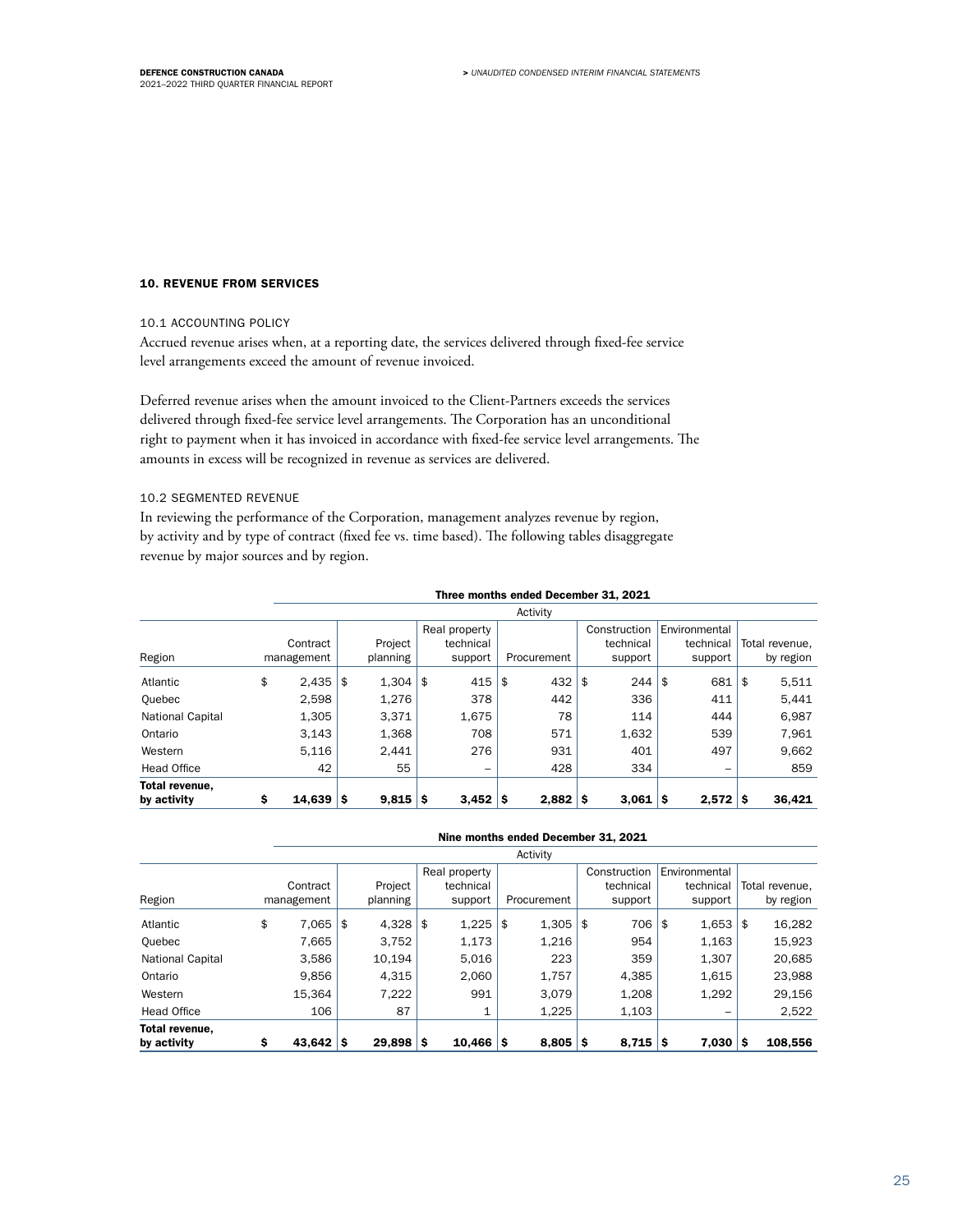|                         |              |             |               |    | Activity    |              |               |                |
|-------------------------|--------------|-------------|---------------|----|-------------|--------------|---------------|----------------|
|                         |              |             | Real property |    |             | Construction | Environmental |                |
|                         | Contract     | Project     | technical     |    |             | technical    | technical     | Total revenue, |
| Region                  | management   | planning    | support       |    | Procurement | support      | support       | by region      |
| Atlantic                | \$<br>2.064  | \$<br>1,284 | \$<br>372     | \$ | 444         | \$<br>179    | \$<br>356     | \$<br>4,699    |
| Ouebec                  | 2.242        | 1,210       | 376           |    | 328         | 309          | 357           | 4,822          |
| <b>National Capital</b> | 1,108        | 2,194       | 1,253         |    | 36          | 125          | 357           | 5.073          |
| Ontario                 | 3.044        | 1,203       | 534           |    | 481         | 1,124        | 421           | 6,807          |
| Western                 | 4,082        | 1,978       | 114           |    | 735         | 401          | 274           | 7,584          |
| <b>Head Office</b>      | 40           | 64          |               |    | 315         | 341          |               | 760            |
| Total revenue.          |              |             |               |    |             |              |               |                |
| by activity             | \$<br>12.580 | \$<br>7.933 | \$<br>2.649   | β. | 2.339       | \$<br>2.479  | \$<br>1.765   | \$<br>29.745   |

### Three months ended December 31, 2020

|             |                      |          |        |           |                        | Activity |                      |           |              |                    |                        |                |
|-------------|----------------------|----------|--------|-----------|------------------------|----------|----------------------|-----------|--------------|--------------------|------------------------|----------------|
|             |                      |          |        |           |                        |          |                      |           |              |                    |                        |                |
| Contract    |                      | Project  |        | technical |                        |          |                      | technical |              | technical          |                        | Total revenue, |
|             |                      | planning |        | support   |                        |          |                      | support   |              | support            |                        | by region      |
| \$<br>5,989 | ا \$                 | 4,301    | \$     | 1,110     | \$                     | 1,268    | \$                   |           | \$           | 928                | \$                     | 14,110         |
| 6,692       |                      | 4,035    |        | 1,076     |                        | 1,076    |                      | 970       |              | 1,038              |                        | 14,887         |
| 3,378       |                      | 6,884    |        | 3,826     |                        | 217      |                      | 338       |              | 973                |                        | 15,616         |
| 9,553       |                      | 4,328    |        | 1,839     |                        | 1,648    |                      | 3,330     |              | 1,429              |                        | 22,127         |
| 12,467      |                      | 6,653    |        | 431       |                        | 2,497    |                      | 1,318     |              | 1,028              |                        | 24,394         |
| 145         |                      | 242      |        | 7         |                        | 933      |                      | 1,022     |              |                    |                        | 2,349          |
|             |                      |          |        |           |                        |          |                      |           |              |                    |                        | 93,483         |
| \$          | management<br>38,224 | \$       | 26,443 | \$        | Real property<br>8,289 | \$       | Procurement<br>7,639 | \$        | Construction | 514<br>7,492<br>\$ | Environmental<br>5,396 | \$             |

# Nine months ended December 31, 2020

The following tables disaggregate revenue by region and contract type.

### Time-based revenue

|                                 |    | Three months ended December 31 |              | Nine months ended December 31 |              |
|---------------------------------|----|--------------------------------|--------------|-------------------------------|--------------|
| Region                          |    | 2021                           | 2020         | 2021                          | 2020         |
| Atlantic                        | \$ | 1,256                          | \$<br>817    | \$<br>3,364                   | \$<br>2,254  |
| Quebec                          |    | 1,967                          | 1,669        | 5,566                         | 4,772        |
| <b>National Capital</b>         |    | 6,264                          | 4,542        | 17,700                        | 13,214       |
| Ontario                         |    | 2,432                          | 2,230        | 7,358                         | 6,296        |
| Western                         |    | 2,562                          | 2.256        | 7.553                         | 6,388        |
| Head Office                     |    | 638                            | 561          | 1,729                         | 1,724        |
| <b>Total time-based revenue</b> | Ŝ  | 15.119                         | \$<br>12,075 | \$<br>43.270                  | \$<br>34,648 |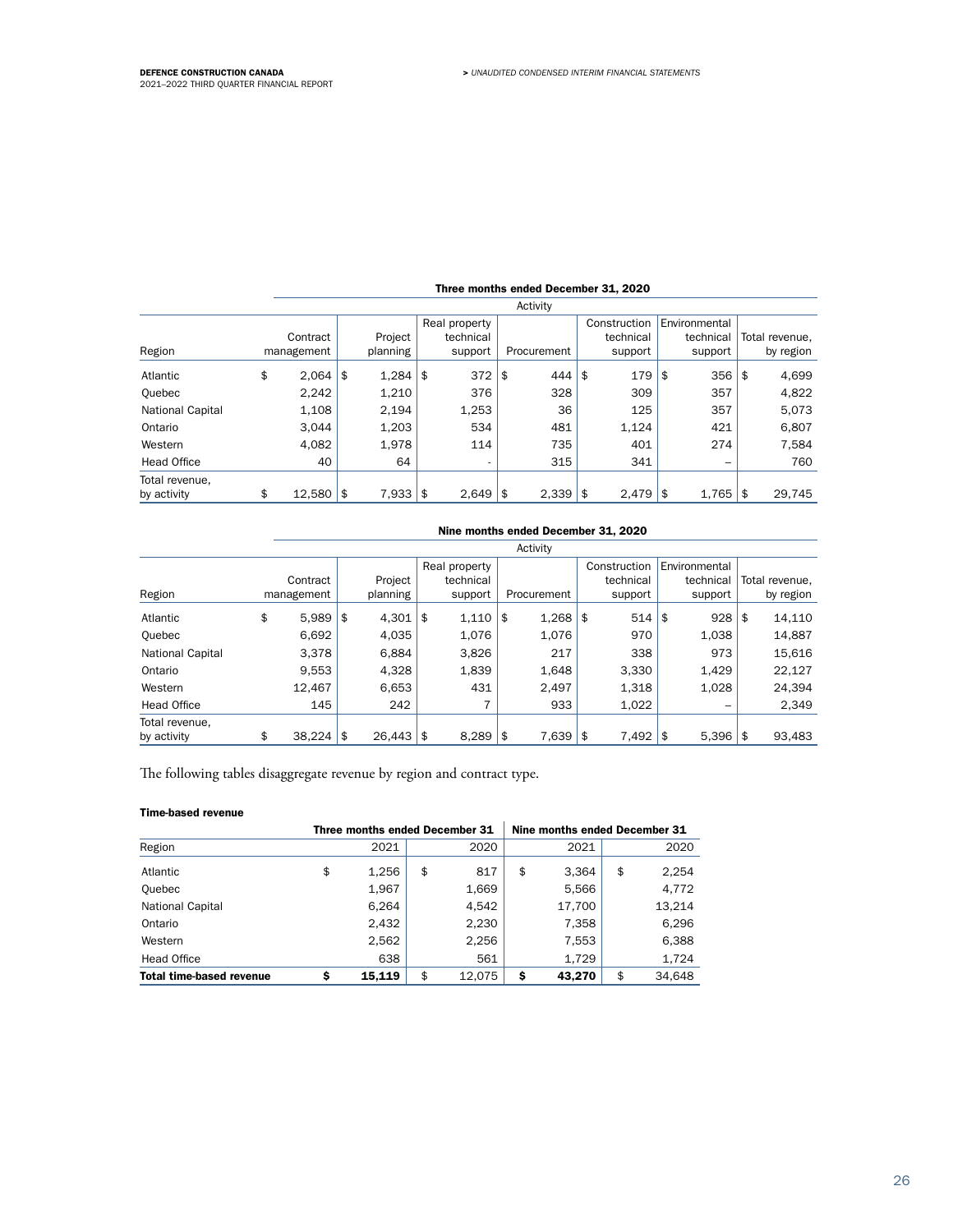### Fixed-fee revenue

|                                | Three months ended December 31 |              |    | Nine months ended December 31 |              |
|--------------------------------|--------------------------------|--------------|----|-------------------------------|--------------|
| Region                         | 2021                           | 2020         |    | 2021                          | 2020         |
| Atlantic                       | \$<br>4,255                    | \$<br>3,883  | \$ | 12,918                        | \$<br>11,854 |
| Quebec                         | 3,474                          | 3,153        |    | 10,357                        | 10,116       |
| <b>National Capital</b>        | 723                            | 530          |    | 2,985                         | 2,402        |
| Ontario                        | 5,529                          | 4,576        |    | 16,630                        | 15,831       |
| Western                        | 7,100                          | 5,329        |    | 21,603                        | 18,006       |
| Head Office                    | 221                            | 199          |    | 793                           | 626          |
| <b>Total fixed-fee revenue</b> | \$<br>21,302                   | \$<br>17,670 | \$ | 65,286                        | \$<br>58,835 |
|                                |                                |              |    |                               |              |
| <b>Total services revenue</b>  | \$<br>36,421                   | \$<br>29.745 | Ŝ  | 108,556                       | \$<br>93,483 |

# 11. OPERATING AND ADMINISTRATIVE EXPENSES

|                                            | Three months ended December 31 |             | Nine months ended December 31 |                |
|--------------------------------------------|--------------------------------|-------------|-------------------------------|----------------|
|                                            | 2021                           | 2020        | 2021                          | 2020           |
| Cloud computing services                   | \$<br>477                      | \$<br>441   | \$<br>1,394                   | \$<br>1,258    |
| Professional services                      | 468                            | 266         | 1,059                         | 1,088          |
| Software maintenance                       | 303                            | 322         | 958                           | 960            |
| Equipment rental                           | 298                            | 231         | 807                           | 692            |
| Leased location operating<br>costs         | 251                            | 265         | 675                           | 786            |
| Employee training and<br>development       | 221                            | 157         | 424                           | 401            |
| Telephone and data<br>communications       | 200                            | 210         | 589                           | 636            |
| Office services, supplies<br>and equipment | 148                            | 89          | 304                           | 335            |
| Furniture and equipment                    | 67                             | 39          | 158                           | 343            |
| Client services and<br>communications      | 61                             | 73          | 281                           | 197            |
| Computer software                          | 40                             | 19          | 98                            | 56             |
| Staff relocation                           | 22                             | 20          | 109                           | 44             |
| Computer hardware                          | 19                             |             | 26                            | $\overline{7}$ |
| Memberships and<br>subscriptions           | 18                             | 15          | 71                            | 48             |
| Travel                                     | 13                             | 11          | 19                            | 16             |
| Hospitality                                | 12                             | 5           | 23                            | 27             |
| Recruiting                                 | 11                             | 3           | 61                            | 8              |
| Other                                      | $\overline{7}$                 | 2           | 14                            | 15             |
| Postage and freight                        | 6                              | 5           | 20                            | 15             |
| Leasehold improvements                     |                                |             | $\overline{7}$                |                |
| <b>Total</b>                               | \$<br>2,642                    | \$<br>2,173 | \$<br>7,097                   | \$<br>6,932    |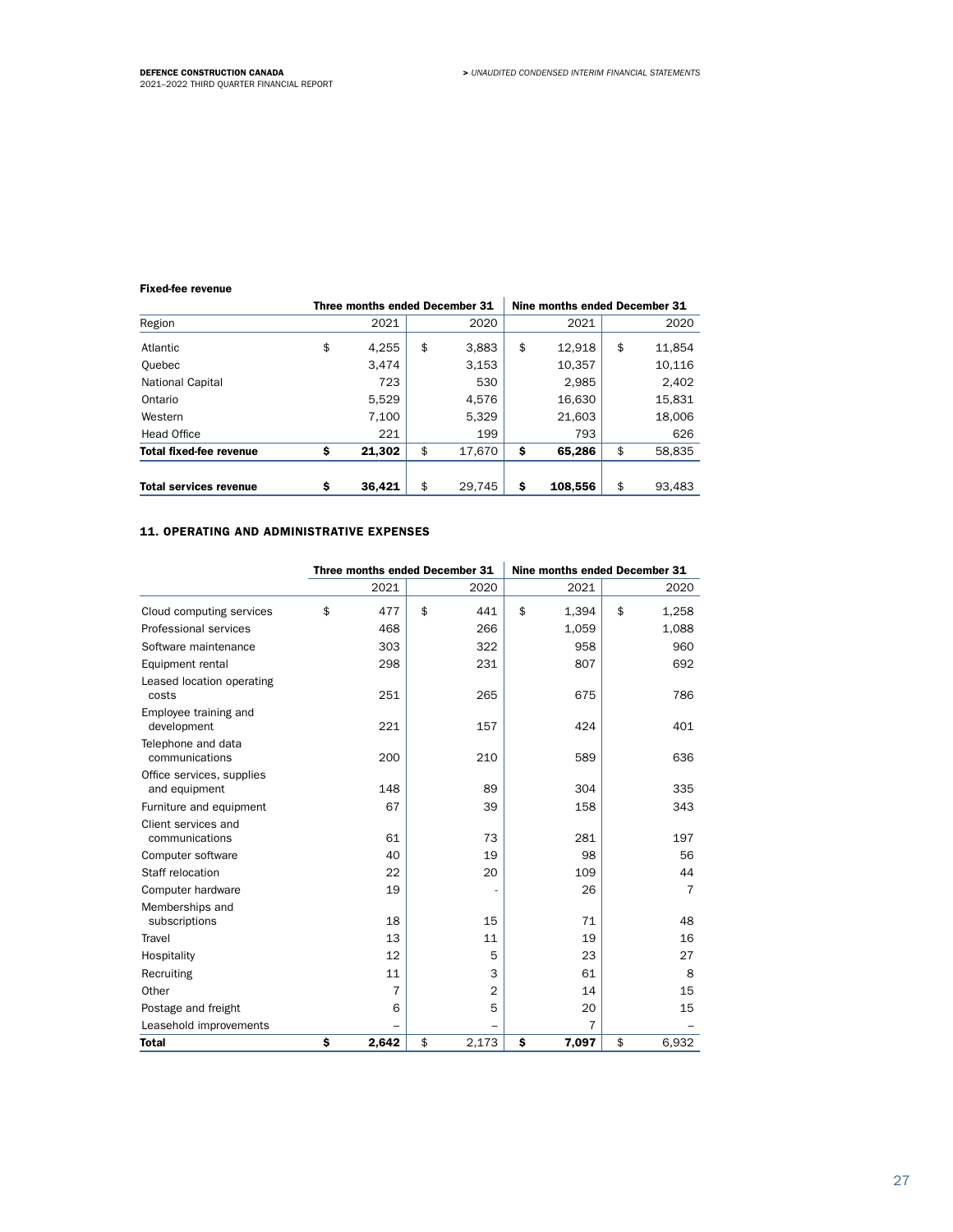### 12. FINANCIAL INSTRUMENTS AND RELATED RISK MANAGEMENT

# 12.1 CREDIT RISK

Credit risk is the risk that one party to a financial instrument might not meet its obligations under the terms of the financial instrument. The carrying value of financial assets subject to credit risk as at December 31, 2021, was \$77,288 (as at March 31, 2021, it was \$62,827) and represented DCC's maximum exposure to credit risk. The Corporation does not use credit derivatives or similar instruments to mitigate this risk and, as such, the maximum exposure is the full carrying value or face value of the financial asset.

DCC minimizes credit risk on cash by depositing the cash only with reputable and highquality financial institutions. The Corporation has no significant exposure to credit risk on trade receivables, as all of the trade receivables are due from the Government of Canada. The Corporation is exposed to concentration risk of trade receivables with DND, as described in Note 13. Based on historical default rates and the aging analysis, the Corporation believes there are no requirements for an expected credit loss.

Other assets consist of balances related to travel advances to employees and computer loans to employees. Prepaids are not included in other assets. Trade and other payables consist of balances owed to suppliers. Commodity taxes payable and accrued vacation and overtime are not included in trade and other payables.

|                                    |                |    | As at December 31, 2021 |              |
|------------------------------------|----------------|----|-------------------------|--------------|
|                                    | Fair value     |    |                         |              |
|                                    | through profit |    | Amortized               | Carrying     |
|                                    | and loss       |    | cost                    | amount       |
| Cash and cash equivalents          | \$<br>42.705   | \$ |                         | \$<br>42,705 |
| Investments                        |                |    | 14,298                  | 14,298       |
| Trade receivables                  |                |    | 17,050                  | 17,050       |
| Other receivables                  |                |    | 1,890                   | 1,890        |
| Other assets                       |                |    | 9                       | 9            |
| Accrued revenue                    |                |    | 1,336                   | 1,336        |
| <b>Total financial assets</b>      | \$<br>42,705   | \$ | 34,583                  | \$<br>77,288 |
|                                    |                |    |                         |              |
| Trade and other payables           | \$             | \$ | 11,608                  | \$<br>11,608 |
| <b>Total financial liabilities</b> | \$             | Ś  | 11.608                  | \$<br>11.608 |

As at December 31, 2021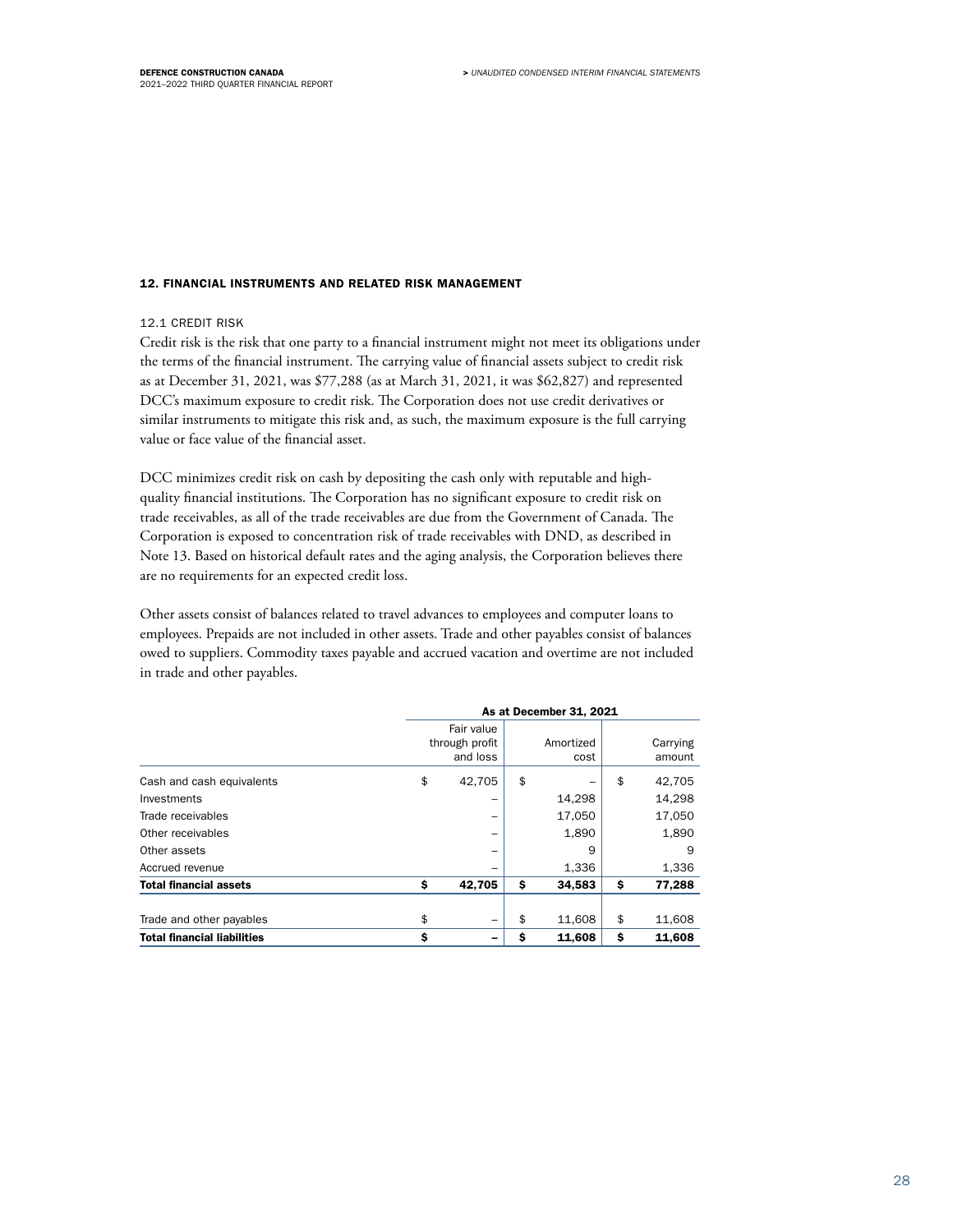|                                    | As at March 31, 2021                     |    |                   |    |                    |  |  |  |  |
|------------------------------------|------------------------------------------|----|-------------------|----|--------------------|--|--|--|--|
|                                    | Fair value<br>through profit<br>and loss |    | Amortized<br>cost |    | Carrying<br>amount |  |  |  |  |
| Cash and cash equivalents          | \$<br>35,632                             | \$ | -                 | \$ | 35,632             |  |  |  |  |
| Investments                        |                                          |    | 10,304            |    | 10,304             |  |  |  |  |
| Trade receivables                  |                                          |    | 15,156            |    | 15,156             |  |  |  |  |
| Other receivables                  |                                          |    | 1,729             |    | 1,729              |  |  |  |  |
| Other assets                       |                                          |    | 6                 |    | 6                  |  |  |  |  |
| <b>Total financial assets</b>      | \$<br>35,632                             | \$ | 27,195            | \$ | 62,827             |  |  |  |  |
|                                    |                                          |    |                   |    |                    |  |  |  |  |
| Trade and other payables           | \$                                       | \$ | 9,756             | \$ | 9,756              |  |  |  |  |
| <b>Total financial liabilities</b> | \$                                       | \$ | 9.756             | \$ | 9.756              |  |  |  |  |

# 12.2 LIQUIDITY RISK

Liquidity risk is the risk that an entity will encounter difficulty in meeting its obligations associated with financial liabilities. The carrying value of DCC's financial liabilities for trade and other payables as at December 31, 2021, was \$11,608 (as at March 31, 2021, it was \$9,756) and represented the maximum exposure of the Corporation. The Corporation manages its liquidity risk by monitoring and managing its cash flow from operations and anticipated investing activities. The liquidity risk is low, since the Corporation does not have debt instruments and derives its cash flow from services offered to the Government of Canada. All trade and other payables mature within six months or less. In addition, as at December 31, 2021, the Corporation's financial assets exceeded its financial liabilities by \$65,680 (as at March 31, 2021, the figure was \$53,071).

|                                    | As at December 31, 2021 |    |                           |  |                       |    |                    |  |  |  |
|------------------------------------|-------------------------|----|---------------------------|--|-----------------------|----|--------------------|--|--|--|
|                                    | Carrying<br>amount      |    | Contractual<br>cash flows |  | Six months<br>or less |    | Over six<br>months |  |  |  |
| Trade and other payables           | 11.608                  | \$ | 11.608                    |  | 11.608                | \$ |                    |  |  |  |
| <b>Total financial liabilities</b> | 11.608                  | s  | 11.608                    |  | 11.608                |    |                    |  |  |  |

|                                    | As at March 31, 2021 |    |                           |  |                       |    |                    |  |  |  |  |
|------------------------------------|----------------------|----|---------------------------|--|-----------------------|----|--------------------|--|--|--|--|
|                                    | Carrying<br>amount   |    | Contractual<br>cash flows |  | Six months<br>or less |    | Over six<br>months |  |  |  |  |
| Trade and other payables           | 9.756                | \$ | 9.756                     |  | 9.756                 | \$ | -                  |  |  |  |  |
| <b>Total financial liabilities</b> | 9.756                | \$ | 9.756                     |  | 9.756                 | \$ |                    |  |  |  |  |
|                                    |                      |    |                           |  |                       |    |                    |  |  |  |  |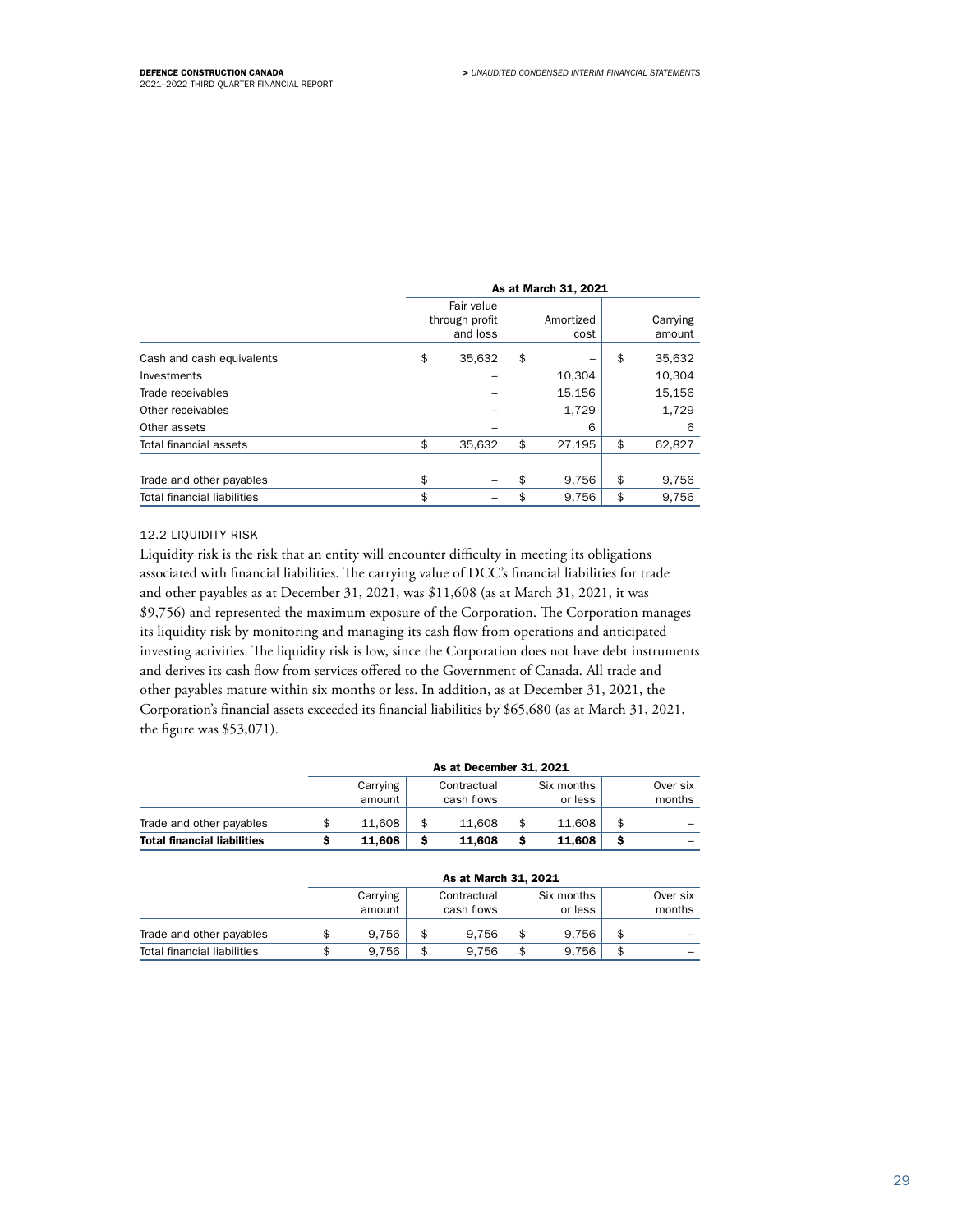# 12.3 MARKET RISK

Market risk is the risk that the fair value or future cash flows of a financial instrument will fluctuate because of changes in market prices. It comprises three types of risk: currency risk, interest rate risk and other price risk. The Corporation's financial assets and financial liabilities are not exposed to fluctuations in currency risk and other price risk, given their underlying nature and characteristics.

The Corporation is exposed to fluctuations in interest rates on its investments. As at December 31, 2021, all of the investments (\$14,298) were in fixed interest-bearing instruments (as at March 31, 2021, the figure was \$10,304). Fluctuations in the interest rate would affect the fair value of the instruments. Management intends to hold these instruments until maturity. The Corporation has determined that the market risk is not significant.

# 13. RELATED-PARTY TRANSACTIONS AND BALANCES

The Corporation is related in terms of common ownership to all Government of Canada departments, agencies and Crown corporations. The Corporation enters into transactions with these entities in the normal course of business under its stated mandate. These transactions are measured at fair value, which is the actual amount of consideration given or received for the services provided. The Corporation's services revenue in the third quarter of 2021–22 totalled \$36,421, compared to \$29,745 in the same period in 2020–21, and was generated from services provided to entities owned by the Government of Canada. For the year-to-date period ending December 31, 2021, this revenue totalled \$108,556, compared to \$93,483 for the comparable prior-year period.

The Corporation incurred expenses with other Government of Canada entities. These transactions totalled \$403 for the third quarter of 2021–22, compared to \$205 in the same period in 2020–21. The transactions totalled \$809 for the year-to-date period of 2021–22, compared to \$752 in the same period in 2020–21. Of these expenses, the Corporation recovered \$392 from DND in the third quarter, and \$770 in the year-to-date period.

The amounts due to and from related parties are as follows.

|                                              | As at |                   |    |                |  |  |  |  |
|----------------------------------------------|-------|-------------------|----|----------------|--|--|--|--|
|                                              |       | December 31, 2021 |    | March 31, 2021 |  |  |  |  |
| Due from:                                    |       |                   |    |                |  |  |  |  |
| Department of National Defence (DND)         | \$    | 15,695            | \$ | 13,987         |  |  |  |  |
| Canadian Forces Housing Agency               |       | 1,131             |    | 1,016          |  |  |  |  |
| <b>Communications Security Establishment</b> |       | 200               |    | 133            |  |  |  |  |
| <b>Shared Services Canada</b>                |       | 24                |    | 20             |  |  |  |  |
|                                              | \$    | 17,050            | \$ | 15,156         |  |  |  |  |
| Due to:                                      |       |                   |    |                |  |  |  |  |
| Shared Services Canada                       | \$    | 2                 | \$ | 17             |  |  |  |  |
| Department of Justice                        |       | 231               |    | 86             |  |  |  |  |
|                                              | \$    | 233               | Ŝ  | 103            |  |  |  |  |